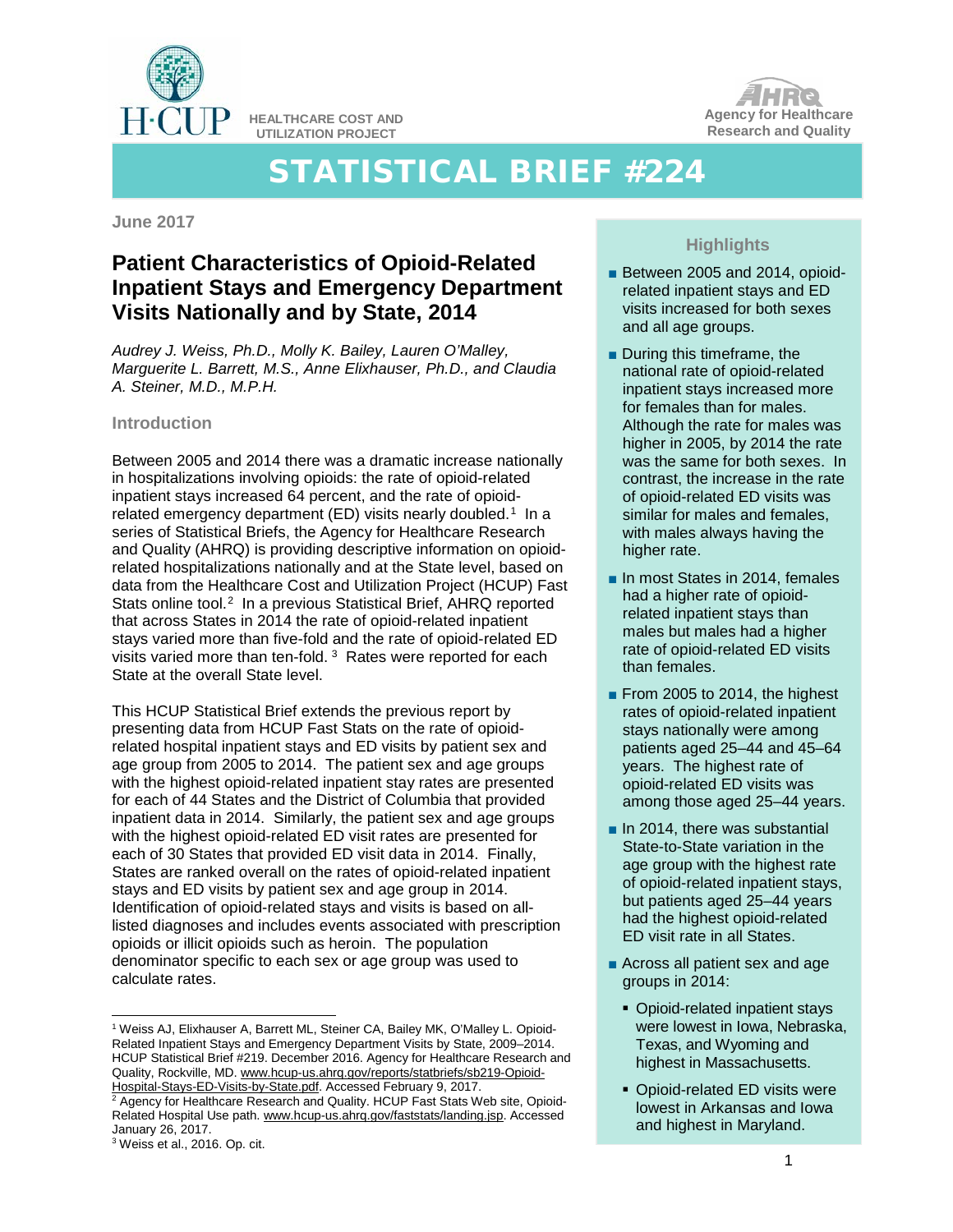# **Findings**

*National rate of opioid-related inpatient stays and ED visits by patient sex, 2005–2014* Figure 1 presents the 10-year trends in the national rate of opioid-related inpatient stays and ED visits by patient sex, from 2005 to 2014.





Source: Agency for Healthcare Research and Quality (AHRQ), Center for Delivery, Organization, and Markets, Healthcare Cost and Utilization Project (HCUP), HCUP Fast Stats, Opioid-Related Hospital Use [\(www.hcup-us.ahrq.gov/faststats/landing.jsp\)](http://www.hcup-us.ahrq.gov/faststats/landing.jsp) based on the HCUP National (Nationwide) Inpatient Sample (NIS) and the Nationwide Emergency Department Sample (NEDS)

#### ■ **From 2005 to 2014, the rate of opioid-related inpatient stays increased faster for females than for males. By 2014, the rate was virtually the same for both sexes.**

In 2005, males had a higher rate of opioid-related inpatient stays than did females (145.6 vs. 127.8 per 100,000 population). Between 2005 and 2014, the rate of opioid-related inpatient stays increased 55 percent for males and 75 percent for females. By 2014, the rates of opioid-related inpatient stays for males and for females converged and were virtually identical (225.0 vs. 224.1 per 100,000 population).

# ■ **The increase in the opioid-related ED visit rate was similar for both sexes, with males consistently experiencing a higher ED visit rate than females.**

In 2005, males had a higher rate of opioid-related ED visits than did females (99.9 vs. 78.6 per 100,000 population). Between 2005 and 2014, the rate of opioid-related ED visits approximately doubled for both sexes (males: 103 percent increase; females: 95 percent increase). In 2014, males still had a higher rate of opioid-related ED visits than did females (202.8 vs. 153.2 per 100,000 population).

# ■ **For both sexes, the opioid-related ED visit rate increased faster over the 10 years than the opioid-related inpatient stay rate.**

Between 2005 and 2014, the rate of opioid-related ED visits increased faster than the rate of opioidrelated inpatient stays for both males (103 vs. 55 percent increase) and females (95 vs. 75 percent increase).

Abbreviation: ED, emergency department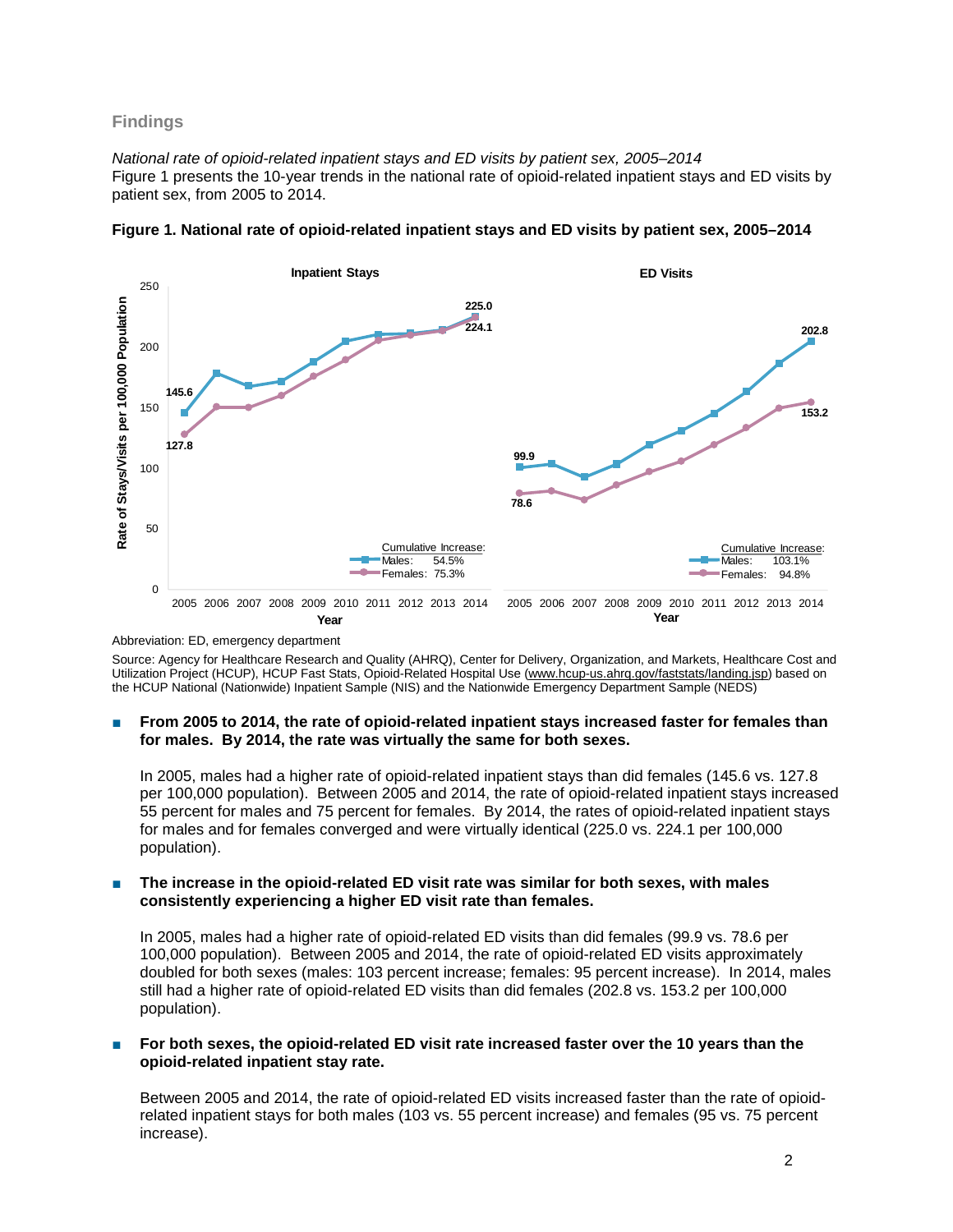*Patient sex with the higher rate of opioid-related inpatient stays and ED visits, by State, 2014* Figures 2 and 3 identify the patient sex with the higher rate of opioid-related inpatient stays (Figure 2) and ED visits (Figure 3) in each State in 2014. The sex with the higher rate overall is reported for each State. States where the difference between the male and female rates was 10 percent or greater are noted with an asterisk.

Figure 2 reports the patient sex with the higher population rate of opioid-related inpatient stays for each of 44 States and the District of Columbia that provided inpatient data in 2014. Details on the sex-specific inpatient rates are shown in Appendix A.





Note: Asterisks denote States where the difference between the higher and lower of the male and female rates was at least 10 percent.

a Opioid-related inpatient rates are per 100,000 population. State-level inpatient rates by sex are provided in Appendix A.

Source: Agency for Healthcare Research and Quality (AHRQ), Center for Delivery, Organization, and Markets, Healthcare Cost and Utilization Project (HCUP), HCUP Fast Stats, Opioid-Related Hospital Use [\(www.hcup-us.ahrq.gov/faststats/landing.jsp\)](http://www.hcup-us.ahrq.gov/faststats/landing.jsp) based on the HCUP State Inpatient Databases (SID)

#### ■ **In 2014, females had a higher rate of opioid-related inpatient stays than did males in the majority of States.**

In 2014, the rate of opioid-related inpatient stays was higher among—

- Females in nearly three-fourths of States (33 of 45 States, with an average across these States of 221.2 per 100,000 population, data not shown)
- Males in 11 States and the District of Columbia (average 339.9 per 100,000 population)

The average rate for both sexes was higher in States where males had a higher rate than females.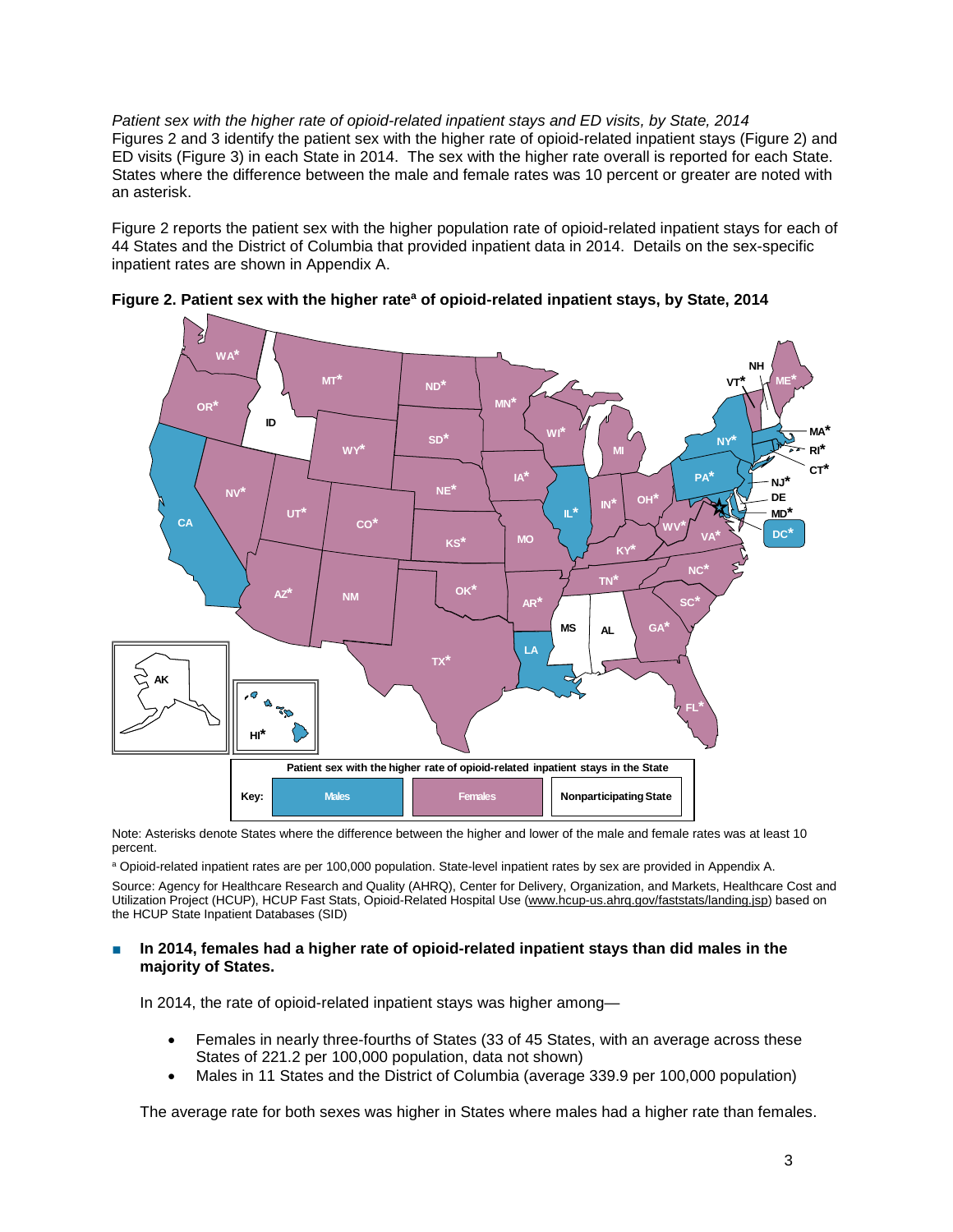Figure 3 reports the patient sex with the higher population rate of opioid-related ED visits for each of 30 States that provided ED data in 2014. Details on the sex-specific ED visit rates are shown in Appendix B.



**Figure 3. Patient sex with the higher ratea of opioid-related ED visits, by State, 2014**

Abbreviation: ED, emergency department

Note: Asterisks denote States where the difference between the higher and lower of the male and female rates was at least 10 percent.

a Opioid-related ED visit rates are per 100,000 population. State-level ED visit rates by sex are provided in Appendix B.

Source: Agency for Healthcare Research and Quality (AHRQ), Center for Delivery, Organization, and Markets, Healthcare Cost and Utilization Project (HCUP), HCUP Fast Stats, Opioid-Related Hospital Use [\(www.hcup-us.ahrq.gov/faststats/landing.jsp\)](http://www.hcup-us.ahrq.gov/faststats/landing.jsp) based on the HCUP State Emergency Department Databases (SEDD)

#### ■ In contrast to inpatient stays, males had a higher rate of opioid-related ED visits than did **females in most States.**

In 2014, the rate of opioid-related ED visits was higher among—

- Males in three-fourths of States (23 of 30 States, with an average across these States of 226.0 per 100,000 population, data not shown)
- Females in seven States (average 87.5 per 100,000 population)

The average rate for both sexes was higher in States where males had a higher rate than females.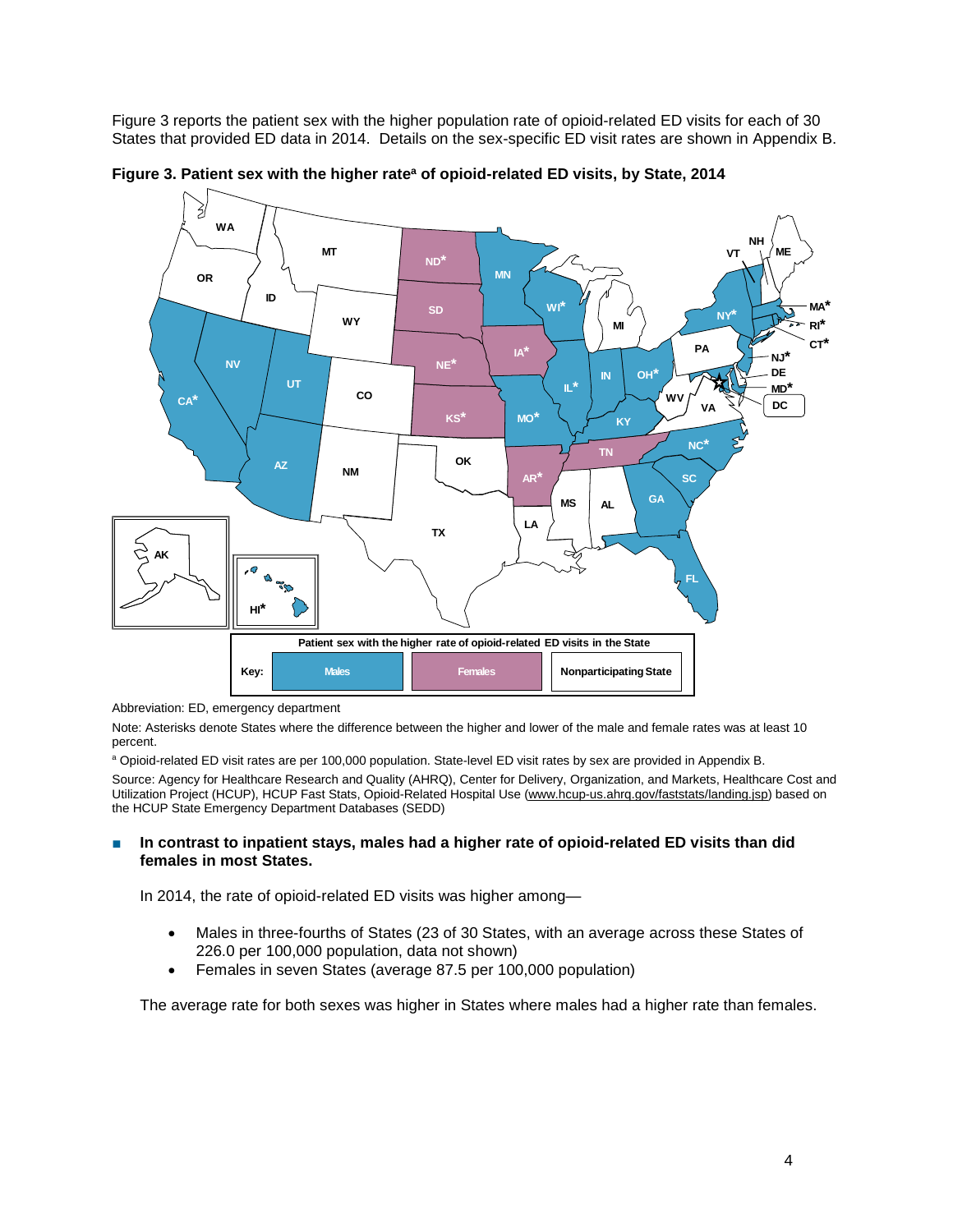*National rate of opioid-related inpatient stays and ED visits by patient age, 2005–2014* Figure 4 presents the 10-year trends in the national rate of opioid-related inpatient stays and ED visits by patient age group, from 2005–2014.





Source: Agency for Healthcare Research and Quality (AHRQ), Center for Delivery, Organization, and Markets, Healthcare Cost and Utilization Project (HCUP), HCUP Fast Stats, Opioid-Related Hospital Use [\(www.hcup-us.ahrq.gov/faststats/landing.jsp\)](http://www.hcup-us.ahrq.gov/faststats/landing.jsp) based on the HCUP National (Nationwide) Inpatient Sample (NIS) and the Nationwide Emergency Department Sample (NEDS)

■ **The highest rates of opioid-related inpatient stays were among patients aged 25–44 and 45–64 years, whereas the highest rate of opioid-related ED visits was among patients aged 25–44 years.**

For opioid-related inpatient stays, patients aged 25–44 and 45–64 years had the highest and nearly identical rates throughout 2005 to 2014. Patients aged 65 years and older had the next highest rate of opioid-related inpatient stays over time. For opioid-related ED visits, patients aged 25–44 years had the highest rate, followed by patients aged 45–64 years and those aged 1–24 years.

#### For all age groups, the rate of increase over 10 years was greater for opioid-related ED visits **than for opioid-related inpatient stays.**

Between 2005 and 2014 for all age groups, the rate of opioid-related ED visits increased faster than the rate of opioid-related inpatient stays. For example, over the 10-year period for patients aged 25– 44 years, the rate of opioid-related ED visits increased 109 percent whereas the rate of opioid-related inpatient stays increased 55 percent.

**The rate of opioid-related inpatient stays was consistently higher than the rate of opioidrelated ED visits among patients younger than 1 year of age, those aged 45–64 years, and those aged 65 years and older, but not among those aged 1–24 and 25–44 years.**

Among patients aged less than 1 year, 45–64 years, and 65 years and older, the rate of opioid-related inpatient stays exceeded the rate of opioid-related ED visits from 2005 to 2014. The reverse was true for patients aged 1–24 years, with a higher opioid-related ED visit rate over this time period. Among those aged 25–44 years, the rate of opioid-related inpatient stays was higher than the rate of opioidrelated ED visits from 2005 to 2012, but by 2013 the rate of opioid-related ED visits was higher.

Abbreviation: ED, emergency department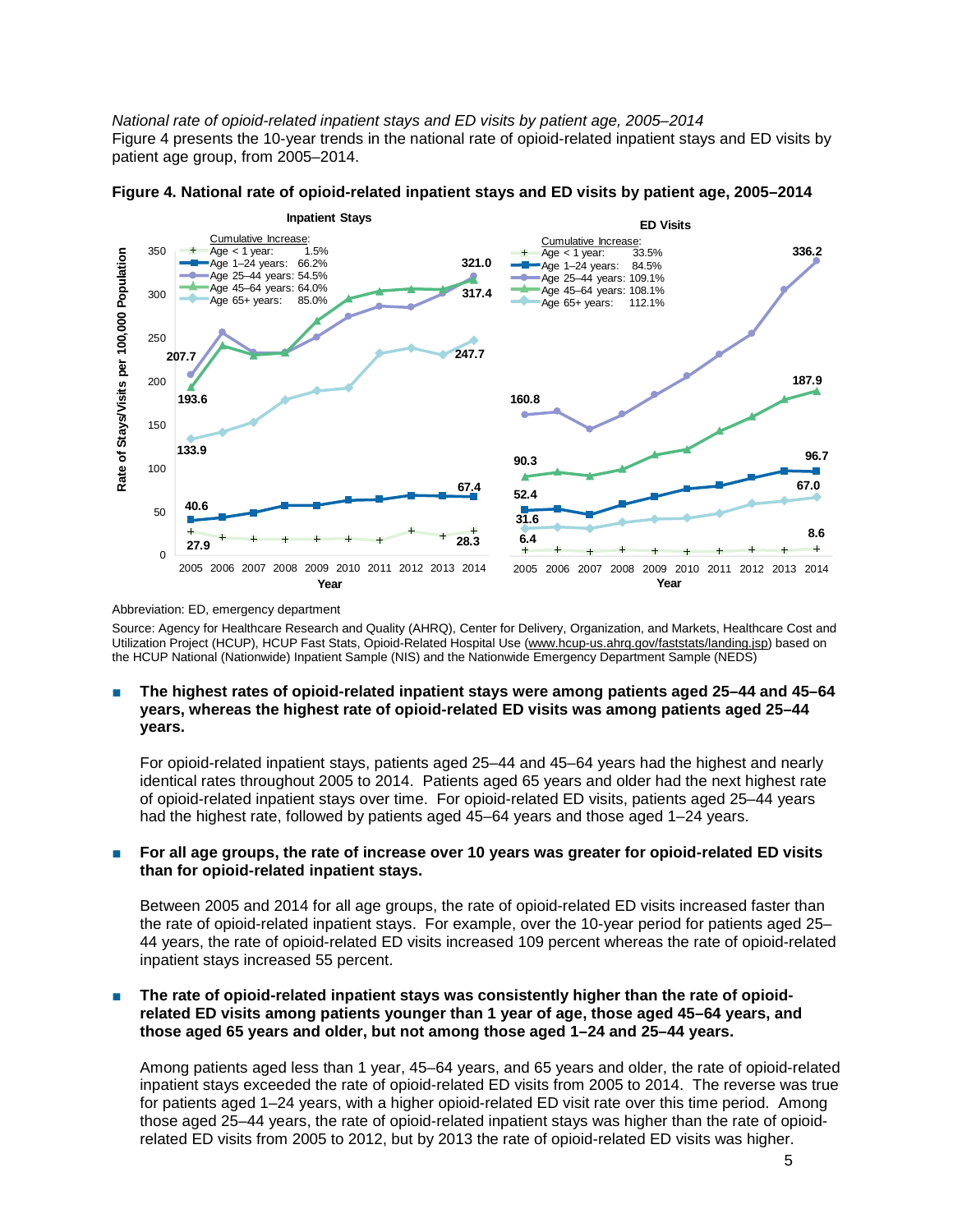*Patient age group with the highest rate of opioid-related inpatient stays and ED visits, by State, 2014* Figures 5 and 6 identify the patient age group with the highest rate of opioid-related inpatient stays (Figure 5) and ED visits (Figure 6) in each State in 2014. The age group with the highest rate overall is reported for each State. States where the difference between the highest and second highest rates was 10 percent or greater are noted with an asterisk. Figure 5 reports the patient age group with the highest population rate of opioid-related inpatient stays for each of 44 States and the District of Columbia in 2014. Details on the age-specific inpatient rates are shown in Appendix A.



**Figure 5. Patient age group with the highest ratea of opioid-related inpatient stays, by State, 2014**

Note: Asterisks denote States where the difference between the highest and second highest rates in the State was at least 10 percent.

a Opioid-related inpatient rates are per 100,000 population. State-level inpatient rates by age group are provided in Appendix A. Source: Agency for Healthcare Research and Quality (AHRQ), Center for Delivery, Organization, and Markets, Healthcare Cost and Utilization Project (HCUP), HCUP Fast Stats, Opioid-Related Hospital Use [\(www.hcup-us.ahrq.gov/faststats/landing.jsp\)](http://www.hcup-us.ahrq.gov/faststats/landing.jsp) based on the HCUP State Inpatient Databases (SID)

#### ■ **There was substantial variation in the age group that had the highest rate of opioid-related inpatient stays across States in 2014.**

In 2014, the rate of opioid-related inpatient stays was highest among patients—

- Aged 25–44 years in approximately half of the States (22 of 45 States, with an average across these States of 414.4 per 100,000 population, data not shown)
- Aged 45–64 years in 9 States and the District of Columbia (average 491.5 per 100,000 population)
- Aged 65+ years in 13 States (average 290.0 per 100,000 population)

There were no States where patients aged 1–24 years had the highest rate.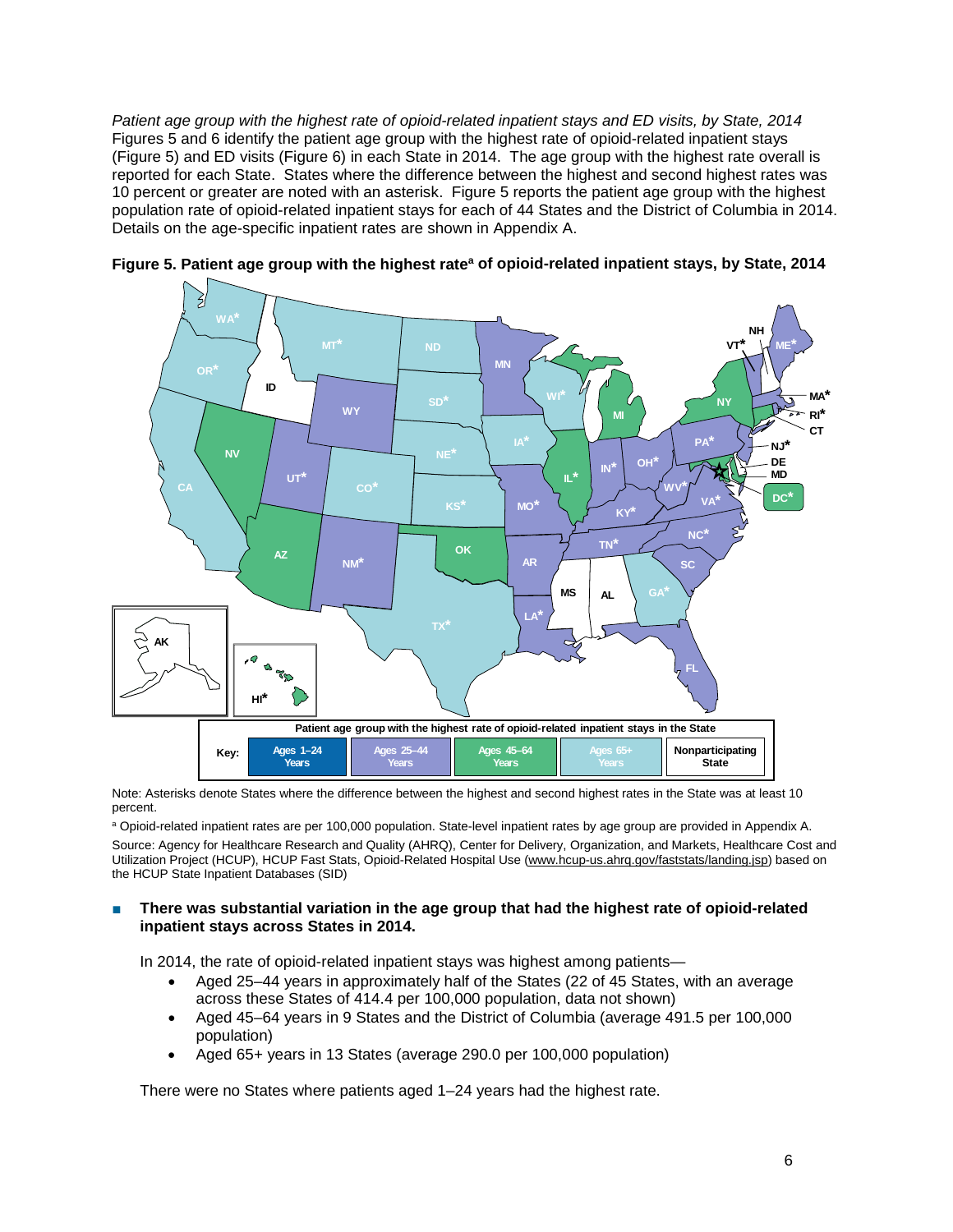Figure 6 reports the patient age group with the highest population rate of opioid-related ED visits for each of 30 States that provided data in 2014. Details on the age-specific ED visit rates are shown in Appendix B.



Figure 6. Patient age group with the highest rate<sup>a</sup> of opioid-related ED visits, by State, 2014

Abbreviation: ED, emergency department

Note: Asterisks denote States where the difference between the highest and second highest rates in the State was at least 10 percent.

a Opioid-related ED visit rates are per 100,000 population. State-level ED visit rates by age group are provided in Appendix B. Source: Agency for Healthcare Research and Quality (AHRQ), Center for Delivery, Organization, and Markets, Healthcare Cost and Utilization Project (HCUP), HCUP Fast Stats, Opioid-Related Hospital Use [\(www.hcup-us.ahrq.gov/faststats/landing.jsp\)](http://www.hcup-us.ahrq.gov/faststats/landing.jsp) based on the HCUP State Emergency Department Databases (SEDD)

# ■ Patients aged 25–44 years had the highest opioid-related ED visit rate in all States in 2014.

In 2014, the rate of opioid-related ED visits was highest among patients aged 25–44 years in all 30 States for which ED visit data were available.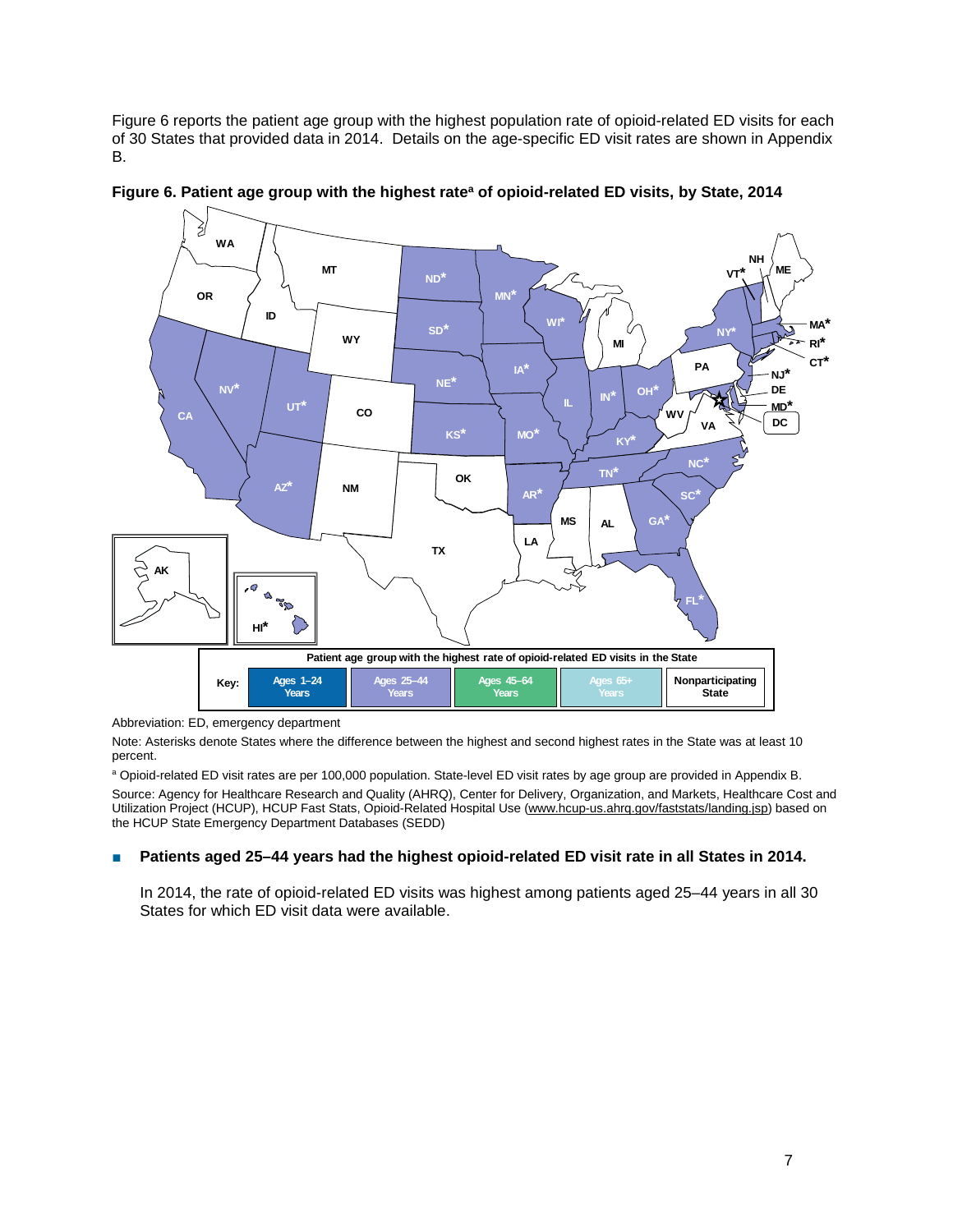*State rankings in rate of opioid-related inpatient stays and ED visits by patient sex and age group, 2014* Tables 1 and 2 present the relative State rankings in the rate of opioid-related inpatient stays (Table 1) and ED visits (Table 2) by patient sex and age group in 2014. State rankings in each patient subgroup are reported based on four quartiles:

- Lowest rates, corresponding to the bottom 25 percent, noted with a partially filled circle  $(\odot)$
- Highest rates, corresponding to the top 25 percent, noted with a solid circle  $(①)$
- Neither the lowest nor highest rates, corresponding to the middle 50 percent, noted with a dash

Table 1 reports the relative ranking of opioid-related inpatient stays for each of 44 States and the District of Columbia that provided data in 2014.

# Table 1. Ranking in State rates<sup>a</sup> of opioid-related inpatient stays, by patient sex and age, 2014

States with the **highest opioid-related inpatient rates** (top 25 percent) in the patient subgroup

**Key:** — States with opioid-related inpatient rates in the middle 50 percent in the patient subgroup States with the **lowest opioid-related inpatient rates** (bottom 25 percent) in the patient subgroup

| <b>State</b>         | <b>Males</b>       | <b>Females</b>           | <b>Ages</b><br>$1-24$ years | <b>Ages</b><br>$25 - 44$ years | <b>Ages</b><br>$45 - 64$ years | <b>Ages</b><br>65+ years |
|----------------------|--------------------|--------------------------|-----------------------------|--------------------------------|--------------------------------|--------------------------|
| Arizona              |                    |                          |                             |                                |                                |                          |
| Arkansas             | $\odot$            | $\odot$                  | $\odot$                     |                                |                                | $\odot$                  |
| California           | $\equiv$           | $\overline{\phantom{0}}$ | $\odot$                     | $\odot$                        |                                |                          |
| Colorado             |                    |                          |                             |                                |                                |                          |
| Connecticut          | ●                  | ●                        |                             | ●                              |                                |                          |
| District of Columbia | ●                  |                          |                             | $\odot$                        |                                |                          |
| Florida              |                    |                          |                             | -                              |                                |                          |
| Georgia              | $\odot$            | $\odot$                  | $\odot$                     | $\odot$                        | $\odot$                        |                          |
| Hawaii               |                    | $\odot$                  | $\odot$                     | $\odot$                        |                                | $\odot$                  |
| Illinois             | $\bullet$          |                          | ▃                           |                                |                                |                          |
| Indiana              |                    | —                        |                             |                                |                                |                          |
| lowa                 | $\overline{\odot}$ | $\odot$                  | $\odot$                     | $\odot$                        | $\overline{\odot}$             | $\odot$                  |
| Kansas               | $\odot$            | $\odot$                  | $\odot$                     | $\odot$                        | $\odot$                        |                          |
| Kentucky             |                    | $\bullet$                | $\bullet$                   | $\bullet$                      |                                | $\odot$                  |
| Louisiana            |                    | $\odot$                  |                             |                                | $\boldsymbol{\odot}$           | $\odot$                  |
| Maine                |                    | $\bullet$                | ●                           | $\bullet$                      |                                |                          |
| Maryland             | 0                  |                          |                             |                                |                                |                          |
| Massachusetts        | $\bullet$          | ●                        |                             | ●                              | ●                              | $\bullet$                |
| Michigan             |                    |                          |                             |                                |                                |                          |
| Minnesota            |                    |                          |                             |                                |                                | $\bullet$                |
| Missouri             |                    |                          |                             |                                |                                |                          |
| Montana              |                    |                          |                             |                                |                                | $\bullet$                |
| Nebraska             | $\odot$            | $\odot$                  | $\odot$                     | $\odot$                        | $\odot$                        | $\odot$                  |
| Nevada               |                    |                          |                             | $\odot$                        |                                |                          |
| New Jersey           | $\bullet$          |                          | ●                           | 0                              | $\bullet$                      |                          |
| New Mexico           |                    |                          |                             |                                |                                |                          |
| New York             | $\bullet$          |                          | ●                           | ●                              | $\bullet$                      |                          |
| North Carolina       |                    |                          |                             |                                |                                |                          |
|                      |                    |                          |                             |                                |                                | $\overline{8}$           |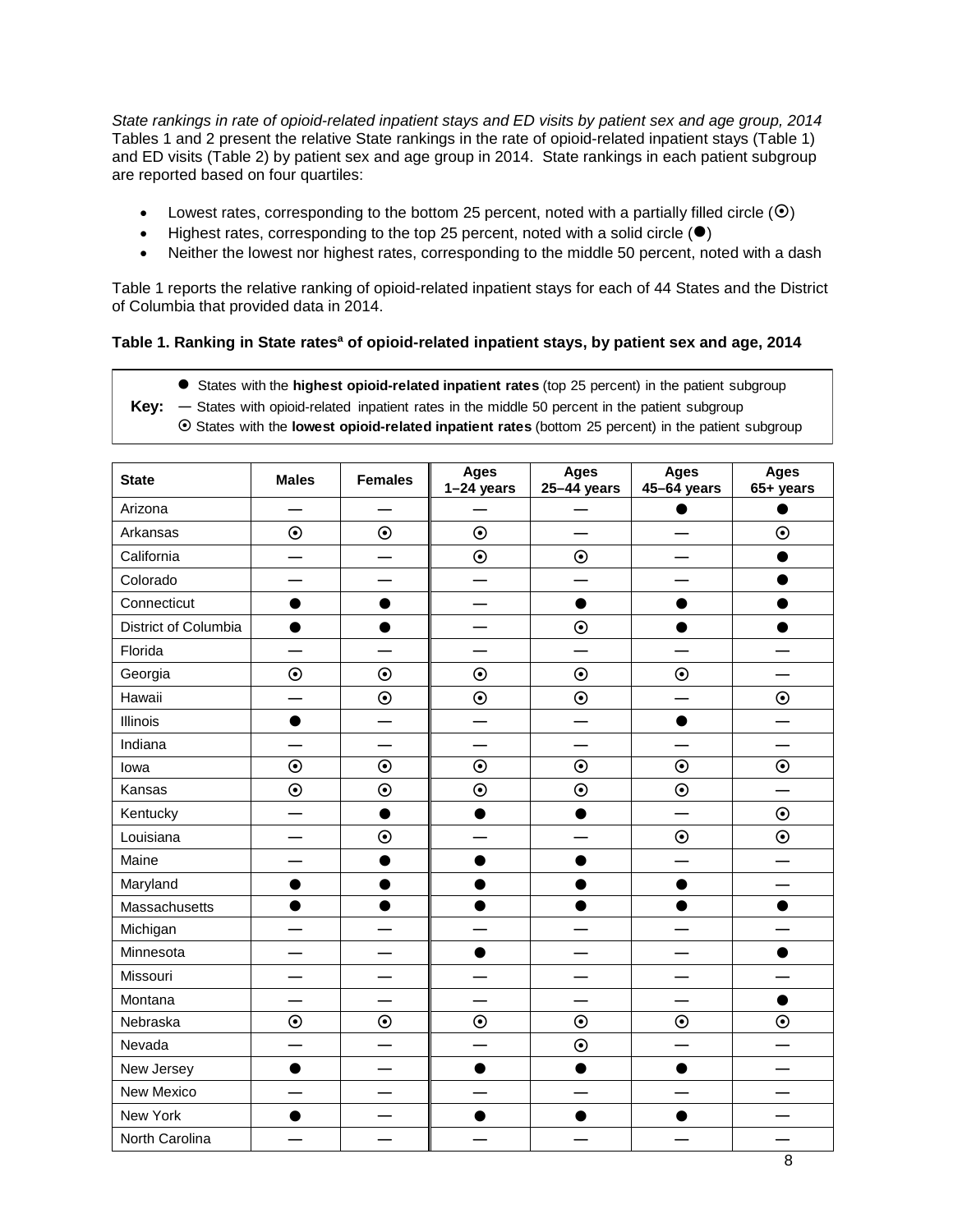| <b>State</b>   | <b>Males</b>         | <b>Females</b>       | <b>Ages</b><br>$1-24$ years | <b>Ages</b><br>25-44 years | <b>Ages</b><br>45-64 years | <b>Ages</b><br>65+ years |
|----------------|----------------------|----------------------|-----------------------------|----------------------------|----------------------------|--------------------------|
| North Dakota   | $\odot$              |                      |                             |                            | $\boldsymbol{\odot}$       |                          |
| Ohio           |                      |                      |                             |                            |                            |                          |
| Oklahoma       | $\odot$              |                      |                             |                            |                            |                          |
| Oregon         |                      |                      |                             |                            |                            |                          |
| Pennsylvania   |                      |                      |                             |                            |                            |                          |
| Rhode Island   |                      |                      |                             |                            |                            |                          |
| South Carolina | $\odot$              | $\odot$              | $\odot$                     |                            | $\odot$                    | $\odot$                  |
| South Dakota   | $\odot$              | $\odot$              | $\boldsymbol{\odot}$        | $\odot$                    | $\boldsymbol{\odot}$       |                          |
| Tennessee      |                      |                      |                             |                            |                            |                          |
| Texas          | $\odot$              | $\odot$              | $\boldsymbol{\odot}$        | $\boldsymbol{\odot}$       | $\odot$                    | $\odot$                  |
| Utah           |                      |                      |                             |                            |                            |                          |
| Vermont        |                      |                      |                             |                            | $\odot$                    | $\odot$                  |
| Virginia       |                      |                      |                             |                            |                            |                          |
| Washington     |                      |                      |                             |                            |                            |                          |
| West Virginia  |                      |                      |                             |                            |                            | $\odot$                  |
| Wisconsin      |                      |                      |                             |                            |                            |                          |
| Wyoming        | $\boldsymbol{\odot}$ | $\boldsymbol{\odot}$ | $\boldsymbol{\odot}$        | $\odot$                    | $\boldsymbol{\odot}$       | $\boldsymbol{\odot}$     |

a Opioid-related inpatient rates are per 100,000 population. The actual inpatient rates for both sexes and each age group by State are provided in Appendix A.

Source: Agency for Healthcare Research and Quality (AHRQ), Center for Delivery, Organization, and Markets, Healthcare Cost and Utilization Project (HCUP), HCUP Fast Stats, Opioid-Related Hospital Use [\(www.hcup-us.ahrq.gov/faststats/landing.jsp\)](http://www.hcup-us.ahrq.gov/faststats/landing.jsp) based on the HCUP State Inpatient Databases (SID)

#### ■ Some States consistently ranked lowest or highest in rates of opioid-related inpatient stays in **all patient sex and age groups in 2014.**

Four States consistently ranked as having among the lowest rates of opioid-related inpatient stays across all patient sex and age groups: Iowa, Nebraska, Texas, and Wyoming. Similarly, Georgia, Kansas, South Carolina, and South Dakota ranked among the States with the lowest rates in all but one sex or age group.

One State, Massachusetts, consistently ranked as having among the highest rates of opioid-related inpatient stays across all patient sex and age groups. Connecticut, Maryland, and Washington ranked among the States with the highest rates in all but one sex or age group.

#### Some States ranked lowest for opioid-related inpatient stays for some patient sex and age **groups but highest for other patient sex and age groups.**

Some States had consistently high rates or consistently low rates of inpatient stays for some age and sex groups. However, other States had high rates for some patient subgroups and low rates for other patient subgroups. For instance, California had among the lowest rates of opioid-related inpatient stays for patients aged 1–24 and 25–44 years but ranked among the States with the highest rates for patients aged 65 years and older. In contrast, Kentucky and West Virginia ranked among the States with the highest rates for the two younger age groups but among the States with the lowest rates for the oldest age group.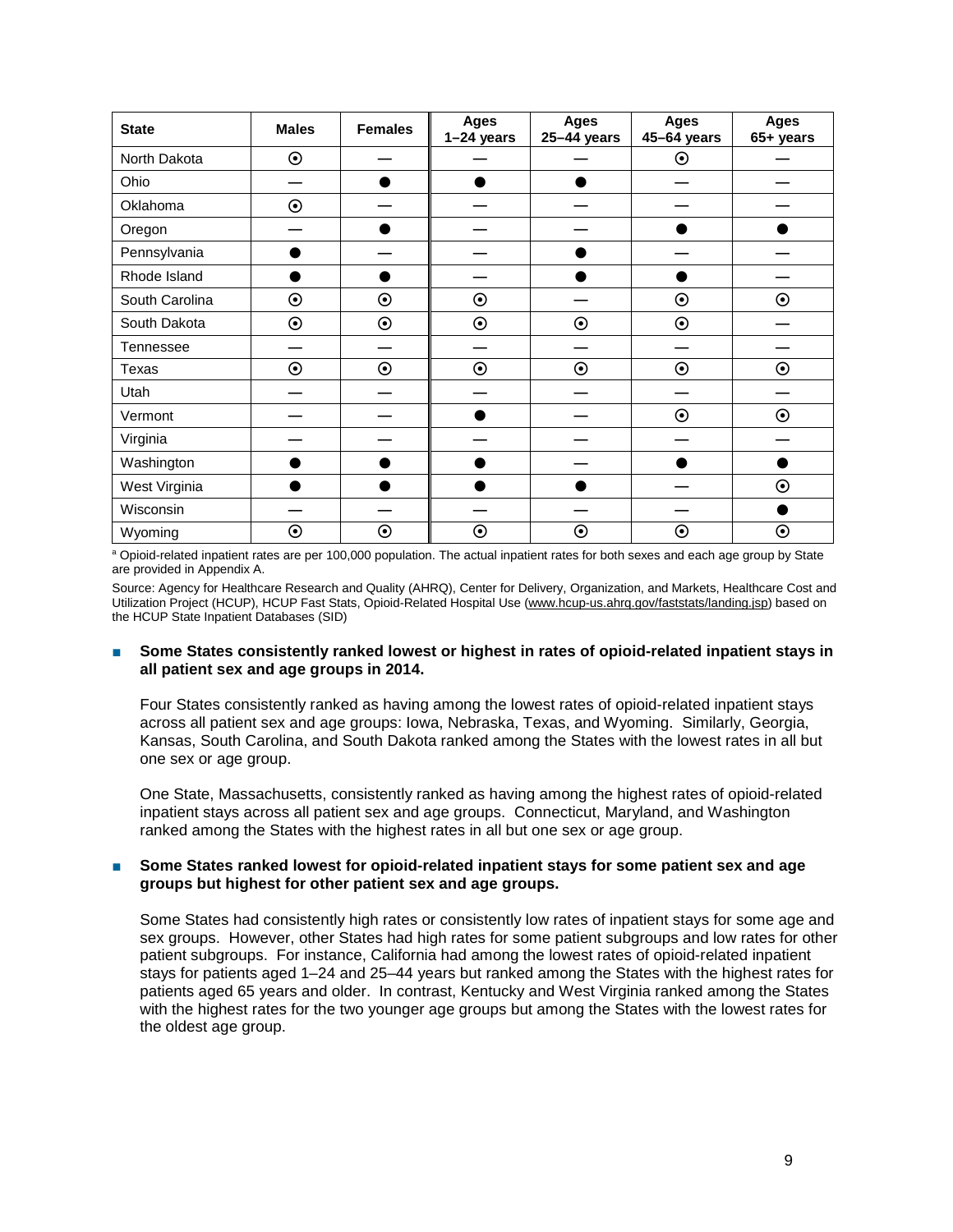Table 2 reports the relative rankings of opioid-related ED visits for each of 30 States that provided data in 2014.

# Table 2. Ranking in State rates<sup>a</sup> of opioid-related ED visits, by patient sex and age, 2014

States with the **highest opioid-related ED visit rates** (top 25 percent) in the patient subgroup

**Key:** — States with opioid-related ED visit rates in the middle 50 percent in the patient subgroup

States with the **lowest opioid-related ED visit rates** (bottom 25 percent) in the patient subgroup

| <b>State</b>   | <b>Males</b>       | <b>Females</b>     | <b>Ages</b><br>$1-24$ years | <b>Ages</b><br>$25 - 44$ years | <b>Ages</b><br>$45 - 64$ years | <b>Ages</b><br>65+ years |
|----------------|--------------------|--------------------|-----------------------------|--------------------------------|--------------------------------|--------------------------|
| Arizona        |                    |                    |                             |                                |                                |                          |
| Arkansas       | $\overline{\odot}$ | $\overline{\odot}$ | $\overline{\odot}$          | $\overline{\odot}$             | $\overline{\odot}$             | $\overline{\odot}$       |
| California     |                    |                    |                             |                                |                                | ●                        |
| Connecticut    | ●                  |                    | $\bullet$                   | ●                              | ●                              | $\odot$                  |
| Florida        |                    | —                  | —                           |                                |                                | $\odot$                  |
| Georgia        | $\odot$            | $\odot$            | $\odot$                     | $\odot$                        | $\odot$                        |                          |
| Hawaii         |                    | $\odot$            | $\odot$                     | $\odot$                        |                                |                          |
| Illinois       |                    |                    |                             |                                | $\bullet$                      |                          |
| Indiana        |                    |                    |                             |                                |                                |                          |
| lowa           | $\odot$            | $\odot$            | $\odot$                     | $\odot$                        | $\odot$                        | $\odot$                  |
| Kansas         | $\odot$            | $\odot$            | $\odot$                     | $\odot$                        | $\odot$                        |                          |
| Kentucky       |                    | $\bullet$          | $\bullet$                   | $\bullet$                      |                                |                          |
| Maryland       | $\bullet$          | $\bullet$          | $\bullet$                   | ●                              | $\bullet$                      |                          |
| Massachusetts  | O                  | 0                  | 0                           |                                | 0                              | $\overline{\odot}$       |
| Minnesota      |                    |                    |                             |                                |                                |                          |
| Missouri       |                    |                    |                             |                                |                                |                          |
| Nebraska       | $\odot$            | $\odot$            | $\odot$                     | $\odot$                        | $\odot$                        |                          |
| Nevada         |                    |                    |                             |                                |                                | $\bullet$                |
| New Jersey     | $\bullet$          |                    |                             |                                | $\bullet$                      | $\odot$                  |
| New York       | $\bullet$          |                    |                             |                                |                                | $\odot$                  |
| North Carolina |                    |                    |                             |                                |                                |                          |
| North Dakota   | $\odot$            |                    |                             |                                | $\odot$                        |                          |
| Ohio           | $\bullet$          | $\bullet$          | $\bullet$                   | ●                              |                                |                          |
| Rhode Island   | $\bullet$          | ●                  | ●                           | ●                              | $\bullet$                      |                          |
| South Carolina |                    |                    |                             |                                |                                |                          |
| South Dakota   | $\odot$            | $\odot$            | $\odot$                     | $\odot$                        | $\odot$                        |                          |
| Tennessee      |                    |                    |                             |                                |                                |                          |
| Utah           |                    |                    |                             |                                |                                |                          |
| Vermont        |                    | $\bullet$          | $\bullet$                   | ●                              |                                |                          |
| Wisconsin      |                    |                    |                             |                                |                                |                          |

Abbreviation: ED, emergency department

a Opioid-related ED visit rates are per 100,000 population. The actual ED visit rates for both sexes and each age group by State are provided in Appendix B.

Source: Agency for Healthcare Research and Quality (AHRQ), Center for Delivery, Organization, and Markets, Healthcare Cost and Utilization Project (HCUP), HCUP Fast Stats, Opioid-Related Hospital Use [\(www.hcup-us.ahrq.gov/faststats/landing.jsp\)](http://www.hcup-us.ahrq.gov/faststats/landing.jsp) based on the HCUP State Emergency Department Databases (SEDD)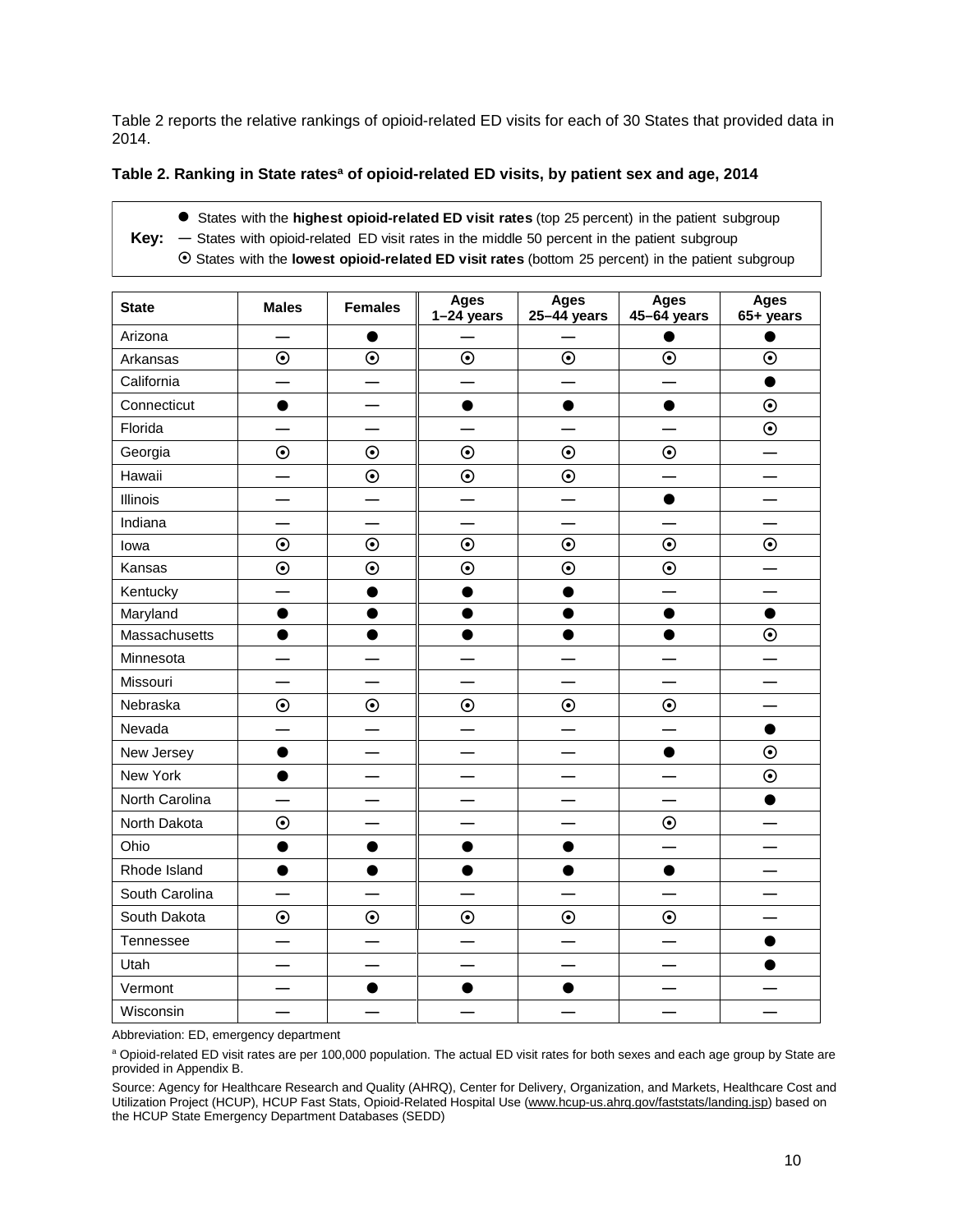#### ■ Some States consistently ranked lowest or highest in rates of opioid-related ED visits in all **patient sex and age groups in 2014.**

Two States consistently ranked as having among the lowest rates of opioid-related ED visits across all patient sex and age groups: Arkansas and Iowa. Similarly, Georgia, Kansas, Nebraska, and South Dakota ranked among the States with the lowest rates in all but one sex and age group. One State, Maryland, consistently ranked as having among the highest rates of opioid-related ED visits across all patient sex and age groups. Massachusetts and Rhode Island ranked among the States with the highest rates in all but one sex or age group.

#### ■ **Some States ranked lowest in rates of opioid-related ED visits for some patient sex and age groups but highest for other patient sex and age groups.**

Some States had consistently high rates or consistently low rates of ED visits for some age and sex groups. However, other States had high rates for some patient subgroups and low rates for other patient subgroups. For instance, Connecticut and Massachusetts had among the highest rates of opioid-related ED visits for patients aged 1–24, 25–44, and 45–64 years but ranked among the States with the lowest rates for patients aged 65 years and older.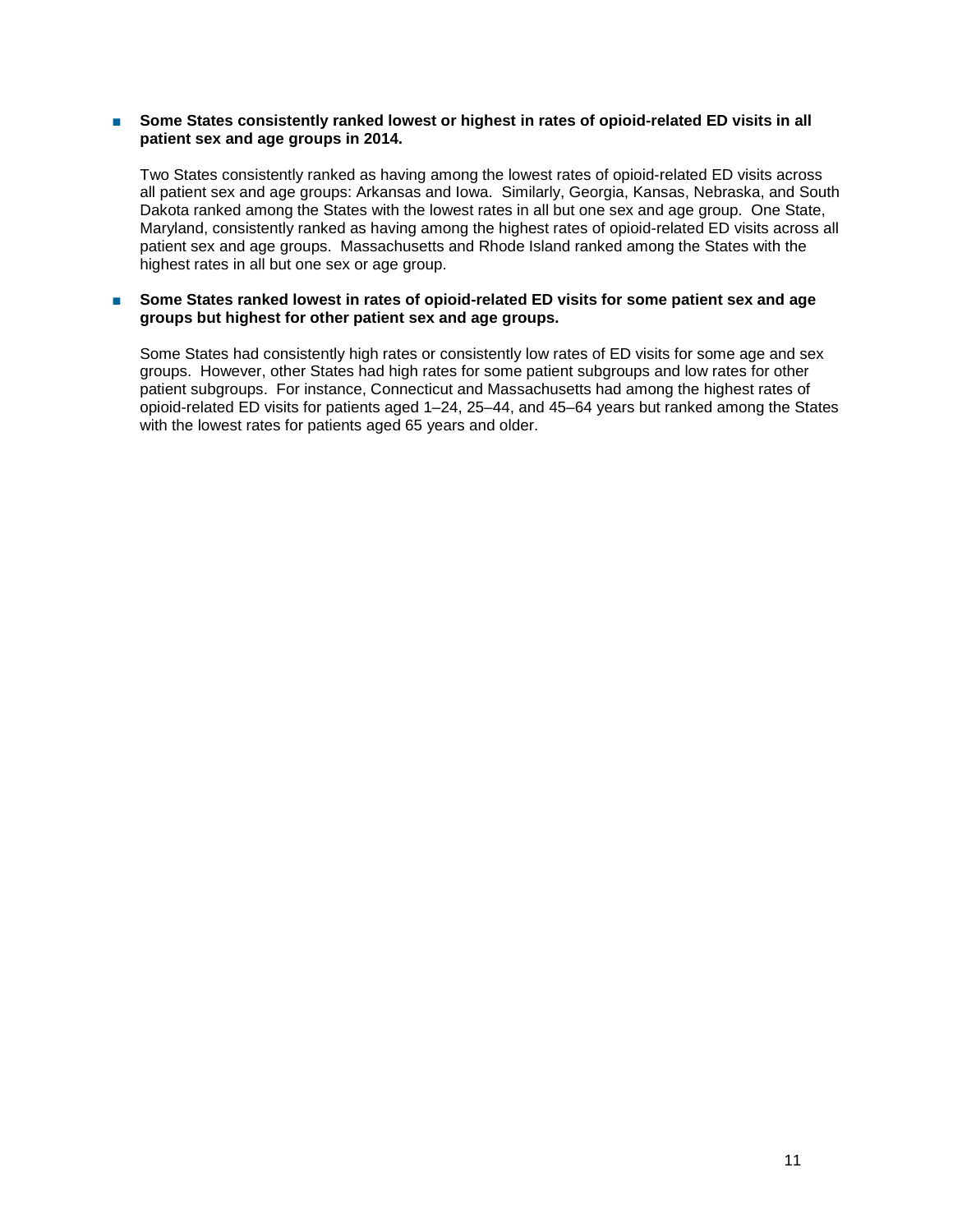| <b>State</b>         | <b>Males</b> | <b>Females</b> | <b>Ages</b><br>$1-24$ years | <b>Ages</b><br>$25 - 44$ years | <b>Ages</b><br>45-64 years | <b>Ages</b><br>65+ years |
|----------------------|--------------|----------------|-----------------------------|--------------------------------|----------------------------|--------------------------|
| Arizona              | 229.7        | 264.1          | 65.9                        | 275.8                          | 399.0                      | 371.2                    |
| Arkansas             | 118.0        | 159.8          | 37.9                        | 206.0                          | 194.2                      | 160.9                    |
| California           | 168.8        | 167.9          | 40.4                        | 159.3                          | 286.1                      | 303.1                    |
| Colorado             | 166.0        | 206.4          | 58.5                        | 192.4                          | 263.6                      | 353.7                    |
| Connecticut          | 377.3        | 299.8          | 78.3                        | 490.3                          | 515.5                      | 297.3                    |
| District of Columbia | 472.0        | 312.8          | 62.2                        | 186.3                          | 1138.8                     | 330.8                    |
| Florida              | 219.8        | 249.3          | 67.1                        | 335.9                          | 331.7                      | 232.6                    |
| Georgia              | 104.5        | 133.9          | 27.1                        | 135.4                          | 185.9                      | 214.4                    |
| Hawaii               | 163.6        | 119.3          | 36.7                        | 163.1                          | 233.4                      | 161.8                    |
| Illinois             | 349.2        | 265.4          | 54.6                        | 365.7                          | 598.7                      | 249.6                    |
| Indiana              | 176.7        | 216.4          | 63.5                        | 320.9                          | 240.1                      | 226.3                    |
| lowa                 | 63.0         | 82.3           | 20.1                        | 75.8                           | 95.3                       | 143.8                    |
| Kansas               | 87.2         | 121.2          | 23.9                        | 127.5                          | 148.9                      | 185.9                    |
| Kentucky             | 255.8        | 304.2          | 112.4                       | 561.4                          | 280.3                      | 175.1                    |
| Louisiana            | 155.7        | 155.1          | 52.9                        | 287.3                          | 176.2                      | 132.5                    |
| Maine                | 273.6        | 326.3          | 115.6                       | 620.4                          | 254.7                      | 274.8                    |
| Maryland             | 442.7        | 367.2          | 100.8                       | 592.2                          | 640.7                      | 284.7                    |
| Massachusetts        | 433.4        | 356.3          | 132.3                       | 689.0                          | 466.8                      | 307.6                    |
| Michigan             | 222.3        | 236.6          | 61.1                        | 330.6                          | 336.6                      | 239.3                    |
| Minnesota            | 228.2        | 266.0          | 106.1                       | 325.4                          | 309.1                      | 324.2                    |
| Missouri             | 259.8        | 263.0          | 92.0                        | 461.8                          | 298.7                      | 243.8                    |
| Montana              | 163.4        | 264.2          | 50.2                        | 269.3                          | 273.6                      | 351.9                    |
| Nebraska             | 63.4         | 93.5           | 26.6                        | 85.6                           | 105.4                      | 145.7                    |
| Nevada               | 150.1        | 198.5          | 51.2                        | 185.7                          | 272.4                      | 267.5                    |
| New Jersey           | 327.3        | 251.9          | 97.7                        | 470.3                          | 398.5                      | 182.6                    |
| New Mexico           | 205.4        | 225.2          | 83.6                        | 340.7                          | 266.7                      | 219.9                    |
| New York             | 467.1        | 260.2          | 118.7                       | 533.0                          | 555.7                      | 213.9                    |
| North Carolina       | 198.8        | 240.0          | 78.4                        | 333.6                          | 273.1                      | 247.8                    |
| North Dakota         | 133.4        | 190.4          | 55.2                        | 231.3                          | 184.1                      | 244.7                    |
| Ohio                 | 276.6        | 306.7          | 109.8                       | 565.4                          | 314.6                      | 209.9                    |
| Oklahoma             | 122.9        | 186.7          | 45.9                        | 199.4                          | 224.2                      | 221.2                    |
| Oregon               | 266.9        | 346.4          | 62.8                        | 296.9                          | 435.6                      | 599.9                    |
| Pennsylvania         | 299.8        | 271.0          | 94.6                        | 506.5                          | 339.0                      | 237.1                    |
| Rhode Island         | 421.8        | 335.8          | 86.9                        | 623.6                          | 540.1                      | 281.2                    |
| South Carolina       | 123.8        | 158.3          | 37.5                        | 200.7                          | 191.9                      | 182.1                    |
| South Dakota         | 108.6        | 148.2          | 45.5                        | 163.8                          | 154.8                      | 218.4                    |
| <b>Tennessee</b>     | 222.9        | 279.2          | 83.7                        | 372.7                          | 336.4                      | 261.3                    |
| Texas                | 90.9         | 106.1          | 29.5                        | 115.5                          | 147.2                      | 178.2                    |
| Utah                 | 189.7        | 219.3          | 69.9                        | 325.0                          | 288.4                      | 270.6                    |
| Vermont              | 147.6        | 257.4          | 95.3                        | 449.0                          | 147.4                      | 170.4                    |
| Virginia             | 156.2        | 176.5          | 55.8                        | 238.6                          | 211.3                      | 206.5                    |
| Washington           | 279.1        | 347.2          | 102.2                       | 368.9                          | 416.9                      | 505.4                    |
| West Virginia        | 326.7        | 371.2          | 168.5                       | 739.9                          | 320.9                      | 177.6                    |
| Wisconsin            | 187.1        | 238.2          | 73.8                        | 294.0                          | 247.1                      | 324.5                    |
| Wyoming              | 74.0         | 118.1          | 24.4                        | 142.5                          | 125.8                      | 133.9                    |

Appendix A. State-level rates<sup>a</sup> of opioid-related inpatient stays, by patient sex and age group, 2014

<sup>a</sup> Opioid-related inpatient rates are per 100,000 population.

Source: Agency for Healthcare Research and Quality (AHRQ), Center for Delivery, Organization, and Markets, Healthcare Cost and Utilization Project (HCUP), HCUP Fast Stats, Opioid-Related Hospital Use (<u>www.hcup-us.ahrq.gov/faststats/landing.jsp</u>) based on the HCUP State Inpatient Databases (SID)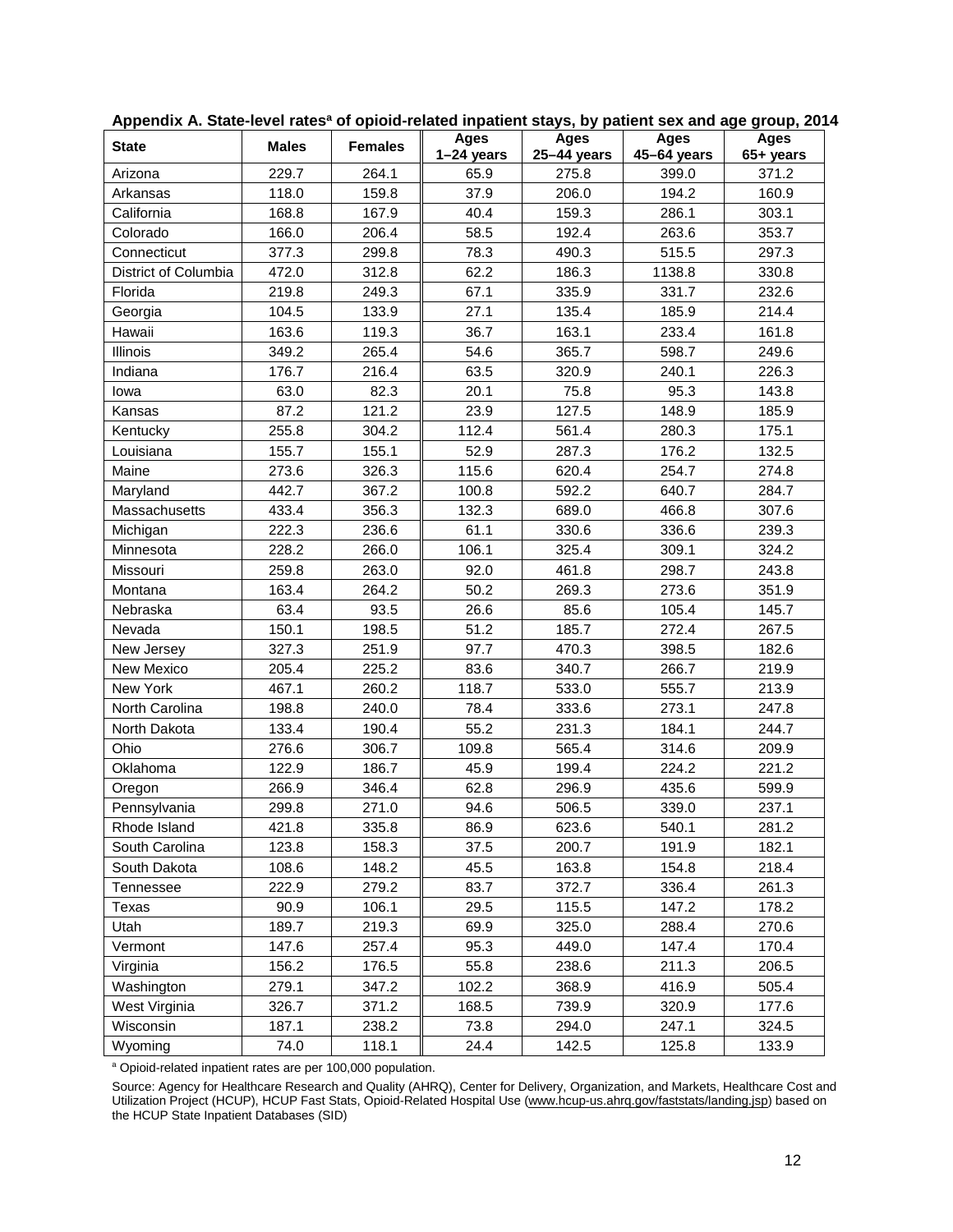| <b>State</b>         | <b>Males</b> | <b>Females</b> | Ages $1-\overline{24}$<br>years | Ages 25-44<br>years | Ages 45-64<br>years | Ages $65+$<br>years |
|----------------------|--------------|----------------|---------------------------------|---------------------|---------------------|---------------------|
| Arizona              | 224.4        | 205.4          | 128.5                           | 358.1               | 255.0               | 112.6               |
| Arkansas             | 63.3         | 79.6           | 35.3                            | 130.1               | 81.6                | 41.5                |
| California           | 169.0        | 144.0          | 74.3                            | 228.6               | 214.9               | 110.9               |
| Connecticut          | 323.7        | 188.9          | 157.2                           | 549.1               | 231.1               | 47.2                |
| Florida              | 110.5        | 107.8          | 59.7                            | 220.3               | 111.7               | 41.2                |
| Georgia              | 96.3         | 94.5           | 48.4                            | 166.1               | 101.6               | 64.9                |
| Hawaii               | 130.9        | 93.5           | 46.8                            | 179.1               | 158.4               | 56.9                |
| Illinois             | 204.4        | 135.0          | 70.5                            | 272.9               | 248.9               | 62.0                |
| Indiana              | 159.6        | 145.1          | 95.6                            | 316.4               | 124.4               | 61.1                |
| lowa                 | 37.0         | 53.1           | 22.4                            | 69.2                | 51.4                | 47.9                |
| Kansas               | 70.7         | 91.4           | 36.0                            | 147.6               | 98.6                | 54.5                |
| Kentucky             | 230.3        | 209.4          | 131.8                           | 494.1               | 159.8               | 60.4                |
| Maryland             | 353.5        | 251.1          | 146.9                           | 510.2               | 398.3               | 77.1                |
| <b>Massachusetts</b> | 598.8        | 310.4          | 299.1                           | 1071.3              | 284.4               | 41.0                |
| Minnesota            | 134.6        | 133.7          | 88.1                            | 240.6               | 129.0               | 66.8                |
| <b>Missouri</b>      | 187.3        | 152.2          | 94.4                            | 362.2               | 148.2               | 61.5                |
| Nebraska             | 47.0         | 58.2           | 28.0                            | 82.6                | 60.2                | 50.3                |
| Nevada               | 186.3        | 179.9          | 99.4                            | 294.7               | 219.8               | 101.1               |
| New Jersey           | 265.4        | 166.1          | 115.4                           | 401.2               | 250.0               | 45.1                |
| New York             | 252.0        | 123.5          | 109.6                           | 340.8               | 204.8               | 40.2                |
| North Carolina       | 187.8        | 169.5          | 109.6                           | 351.0               | 157.5               | 73.1                |
| North Dakota         | 86.4         | 114.7          | 61.2                            | 191.5               | 94.3                | 54.2                |
| Ohio                 | 319.6        | 257.6          | 178.1                           | 686.8               | 202.2               | 54.7                |
| Rhode Island         | 383.0        | 218.9          | 166.0                           | 625.2               | 294.4               | 64.7                |
| South Carolina       | 109.5        | 102.3          | 52.1                            | 209.9               | 108.4               | 49.1                |
| South Dakota         | 61.2         | 65.0           | 33.8                            | 118.5               | 59.5                | 51.0                |
| Tennessee            | 140.3        | 150.7          | 72.5                            | 272.8               | 152.4               | 78.6                |
| Utah                 | 179.4        | 166.8          | 91.3                            | 330.1               | 169.4               | 95.3                |
| Vermont              | 226.7        | 220.8          | 139.5                           | 558.1               | 145.3               | 68.9                |
| Wisconsin            | 165.0        | 148.8          | 103.7                           | 333.6               | 118.7               | 59.9                |

Appendix B. State-level rates<sup>a</sup> of opioid-related ED visits, by patient sex and age group, 2014

<sup>a</sup> Opioid-related ED visit rates are per 100,000 population.

Source: Agency for Healthcare Research and Quality (AHRQ), Center for Delivery, Organization, and Markets, Healthcare Cost and Utilization Project (HCUP), HCUP Fast Stats, Opioid-Related Hospital Use (<u>www.hcup-us.ahrq.gov/faststats/landing.jsp</u>) based on the HCUP State Emergency Department Databases (SEDD)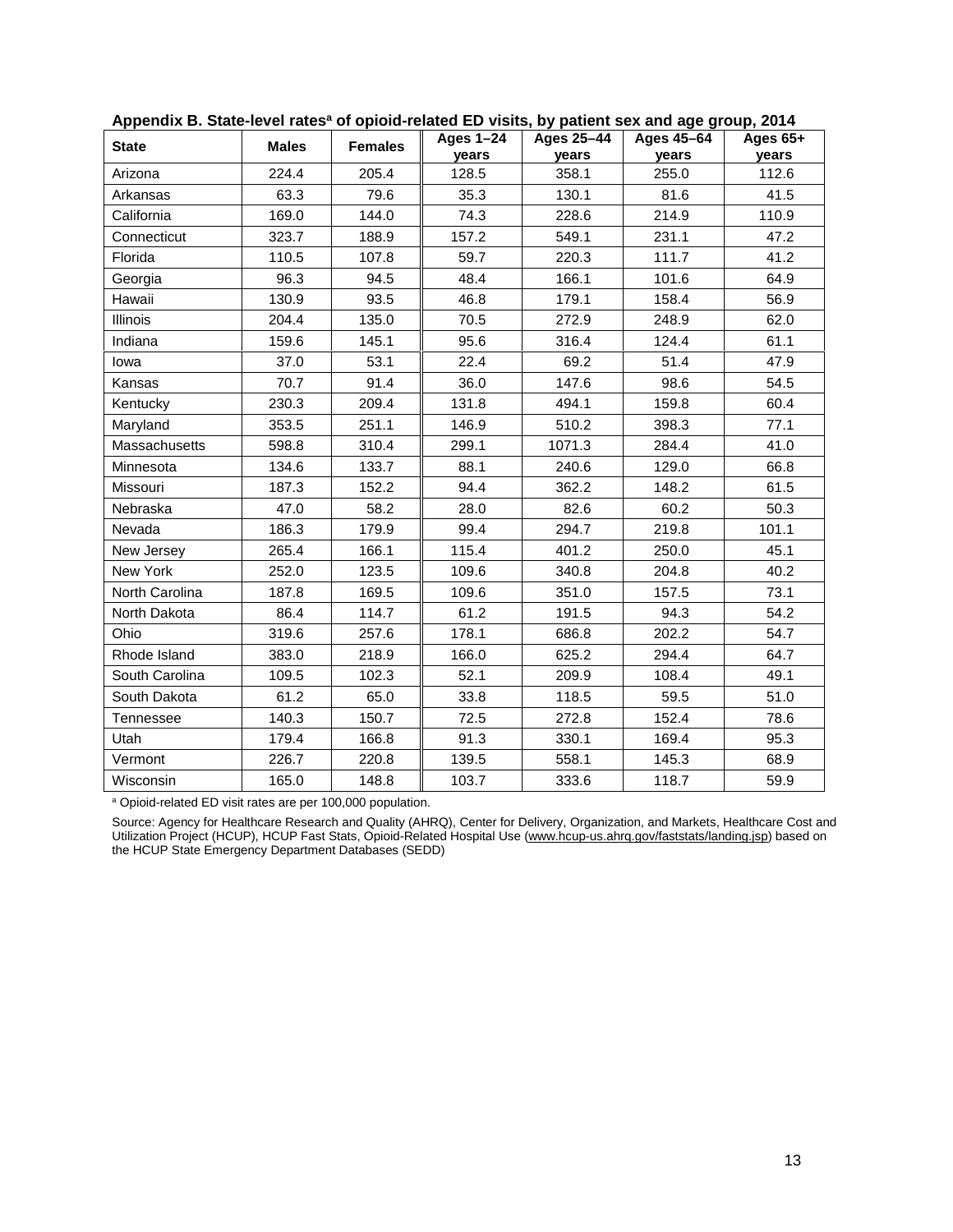#### **Data Source**

The estimates in this Statistical Brief are based upon data from the Healthcare Cost and Utilization Project (HCUP) 2005–2014 National (Nationwide) Inpatient Sample (NIS), 2005–2014 Nationwide Emergency Department Sample (NEDS), 2014 State Inpatient Databases (SID), and 2014 State Emergency Department Databases (SEDD). The statistics were generated from HCUP Fast Stats, a free, online tool that provides users with easy access to the latest HCUP-based statistics for health information topics, including opioid-related hospital use.[4](#page-13-0) 

Inpatient statistics from HCUP Fast Stats were available for the following 44 individual States and the District of Columbia in 2014: Arizona, Arkansas, California, Colorado, Connecticut, District of Columbia, Florida, Georgia, Hawaii, Illinois, Indiana, Iowa, Kansas, Kentucky, Louisiana, Maine, Maryland, Massachusetts, Michigan, Minnesota, Missouri, Montana, Nebraska, Nevada, New Jersey, New Mexico, New York, North Carolina, North Dakota, Ohio, Oklahoma, Oregon, Pennsylvania, Rhode Island, South Carolina, South Dakota, Tennessee, Texas, Utah, Vermont, Virginia, Washington, West Virginia, Wisconsin, and Wyoming.

Emergency department (ED) statistics from HCUP Fast Stats were available for the following 30 individual States in 2014: Arizona, Arkansas, California, Connecticut, Florida, Georgia, Hawaii, Illinois, Indiana, Iowa, Kansas, Kentucky, Maryland, Massachusetts, Minnesota, Missouri, Nebraska, Nevada, New Jersey, New York, North Carolina, North Dakota, Ohio, Rhode Island, South Carolina, South Dakota, Tennessee, Utah, Vermont, and Wisconsin.

Rates are presented in HCUP Fast Stats using population data obtained from the Nielsen Company, a vendor that compiles and adds value to data from the U.S. Census Bureau.[5](#page-13-1)

# **Definitions**

#### *Diagnoses and ICD-9-CM*

The *principal diagnosis* is that condition established after study to be chiefly responsible for the patient's admission to the hospital. *Secondary diagnoses* are concomitant conditions that coexist at the time of admission or develop during the stay. *All-listed diagnoses* include the principal diagnosis plus these additional secondary conditions.

ICD-9-CM is the International Classification of Diseases, Ninth Revision, Clinical Modification, which assigns numeric codes to diagnoses. There are approximately 14,000 ICD-9-CM diagnosis codes.

#### *Case definition*

Opioid-related hospital use was identified using the following all-listed ICD-9-CM diagnosis codes:

- 304.00–304.02: Opioid type dependence (unspecified; continuous; episodic)
- 304.70–304.72: Combinations of opioid type drug with any other drug dependence (unspecified; continuous; episodic)
- 305.50–305.52: Opioid abuse (unspecified; continuous; episodic)
- 965.00–965.02; 965.09: Poisoning by opium (alkaloids), unspecified; heroin; methadone; other opiates and related narcotics
- 970.1: Poisoning by opiate antagonists
- E850.0–E850.2: Accidental poisoning by heroin; methadone; other opiates and related narcotics
- E935.0–E935.2: Heroin, methadone, other opiates and related narcotics causing adverse effects in therapeutic use
- E940.1: Opiate antagonists causing adverse effects in therapeutic use

<span id="page-13-0"></span> <sup>4</sup> Agency for Healthcare Research and Quality. HCUP Fast Stats Web site, Opioid-Related Hospital Use path. [www.hcup](http://www.hcup-us.ahrq.gov/faststats/landing.jsp)[us.ahrq.gov/faststats/landing.jsp.](http://www.hcup-us.ahrq.gov/faststats/landing.jsp) Accessed January 26, 2017.

<span id="page-13-1"></span><sup>&</sup>lt;sup>5</sup> The Nielsen Company. Nielsen Demographics. <u>www.tetrad.com/demographics/usa/claritas/</u>. Accessed January 31, 2017.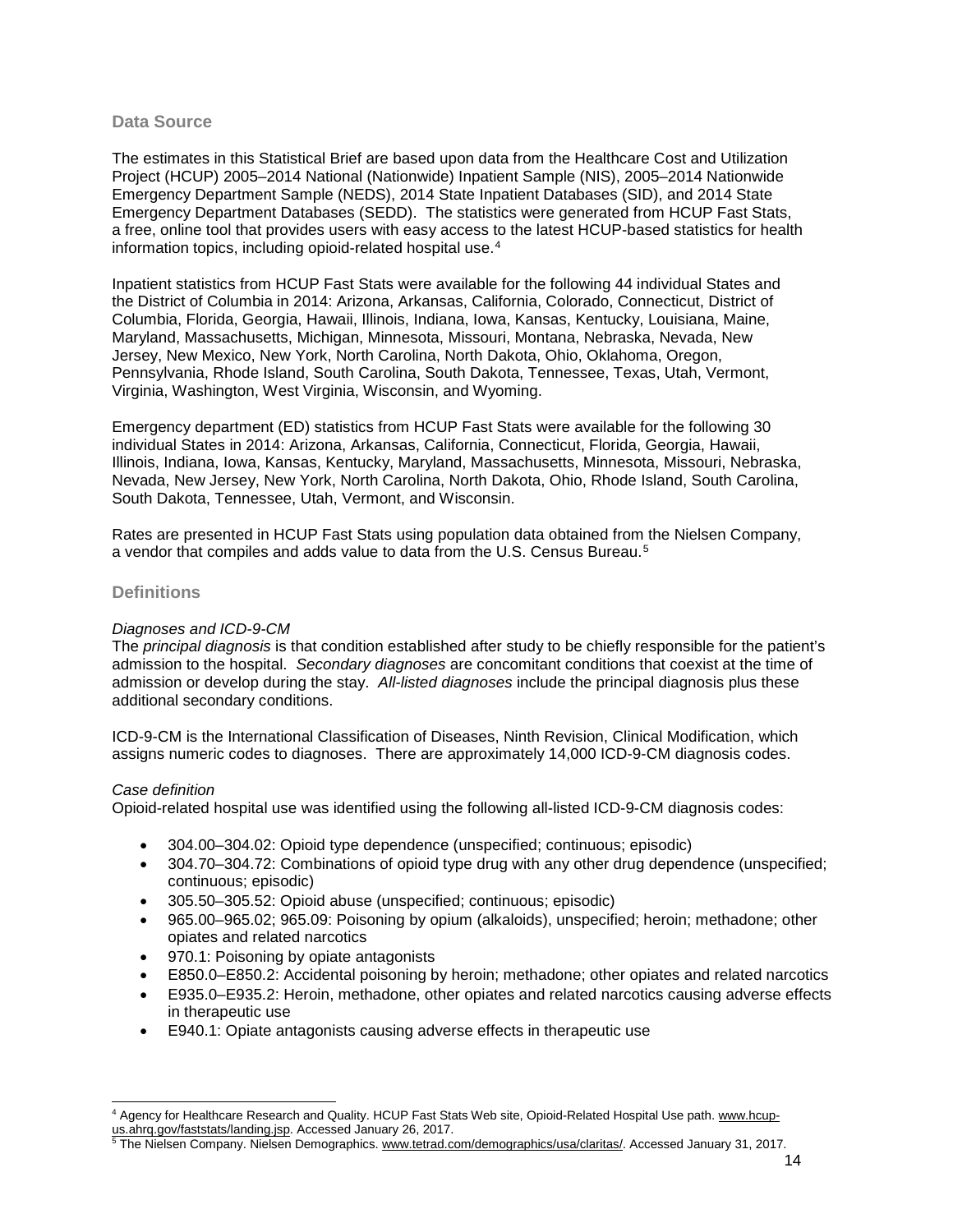It should be noted that ICD-9-CM diagnosis codes related to opioid dependence or abuse "in remission" were not used to identify opioid-related hospital use because remission does not indicate active use of opioids. Potential changes in the use of ICD-9-CM codes identifying opioid use cannot be isolated in these analyses.

#### *Types of hospitals included in the HCUP National (Nationwide) Inpatient Sample*

The National (Nationwide) Inpatient Sample (NIS) is based on data from community hospitals, which are defined as short-term, non-Federal, general, and other hospitals, excluding hospital units of other institutions (e.g., prisons). The NIS includes obstetrics and gynecology, otolaryngology, orthopedic, cancer, pediatric, public, and academic medical hospitals. Excluded are long-term care facilities such as rehabilitation, psychiatric, and alcoholism and chemical dependency hospitals. Beginning in 2012, longterm acute care hospitals are also excluded. However, if a patient received long-term care, rehabilitation, or treatment for a psychiatric or chemical dependency condition in a community hospital, the discharge record for that stay will be included in the NIS.

#### *Types of hospitals included in the HCUP Nationwide Emergency Department Sample*

The Nationwide Emergency Department Sample (NEDS) is based on data from community hospitals, which are defined as short-term, non-Federal, general, and other hospitals, excluding hospital units of other institutions (e.g., prisons). The NEDS includes specialty, pediatric, public, and academic medical hospitals. Excluded are long-term care facilities such as rehabilitation, psychiatric, and alcoholism and chemical dependency hospitals. Hospitals included in the NEDS have hospital-owned emergency departments (EDs) and no more than 90 percent of their ED visits resulting in admission.

#### *Types of hospitals included in HCUP State Inpatient Databases*

This analysis used State Inpatient Databases (SID) limited to data from community hospitals, which are defined as short-term, non-Federal, general, and other hospitals, excluding hospital units of other institutions (e.g., prisons). Community hospitals include obstetrics and gynecology, otolaryngology, orthopedic, cancer, pediatric, public, and academic medical hospitals. Excluded for this analysis are long-term care facilities such as rehabilitation, psychiatric, and alcoholism and chemical dependency hospitals. However, if a patient received long-term care, rehabilitation, or treatment for a psychiatric or chemical dependency condition in a community hospital, the discharge record for that stay was included in the analysis.

#### *Types of hospitals included in HCUP State Emergency Department Databases*

This analysis used State Emergency Department Databases (SEDD) limited to data from community hospitals with a hospital-owned emergency department. Community hospitals are defined as short-term, non-Federal, general, and other hospitals, excluding hospital units of other institutions (e.g., prisons). Community hospitals include specialty, pediatric, public, and academic medical hospitals. Excluded for this analysis are long-term care facilities such as rehabilitation, psychiatric, and alcoholism and chemical dependency hospitals.

#### *Unit of analysis*

The unit of analysis for inpatient data is the hospital discharge (i.e., the hospital stay), not a person or patient. This means that a person who is admitted to the hospital multiple times in 1 year will be counted each time as a separate discharge from the hospital. Inpatient stays include those for patients admitted through the emergency department (ED). Patients transferred between inpatient hospitals are counted only once.

The unit of analysis for ED data is the ED visit, not a person or patient. This means that a person who is seen in the ED multiple times in 1 year will be counted each time as a separate visit in the ED. ED visits exclude those for patients admitted to the same hospital and also exclude patients transferred to another hospital.

# **About HCUP**

The Healthcare Cost and Utilization Project (HCUP, pronounced "H-Cup") is a family of health care databases and related software tools and products developed through a Federal-State-Industry partnership and sponsored by the Agency for Healthcare Research and Quality (AHRQ). HCUP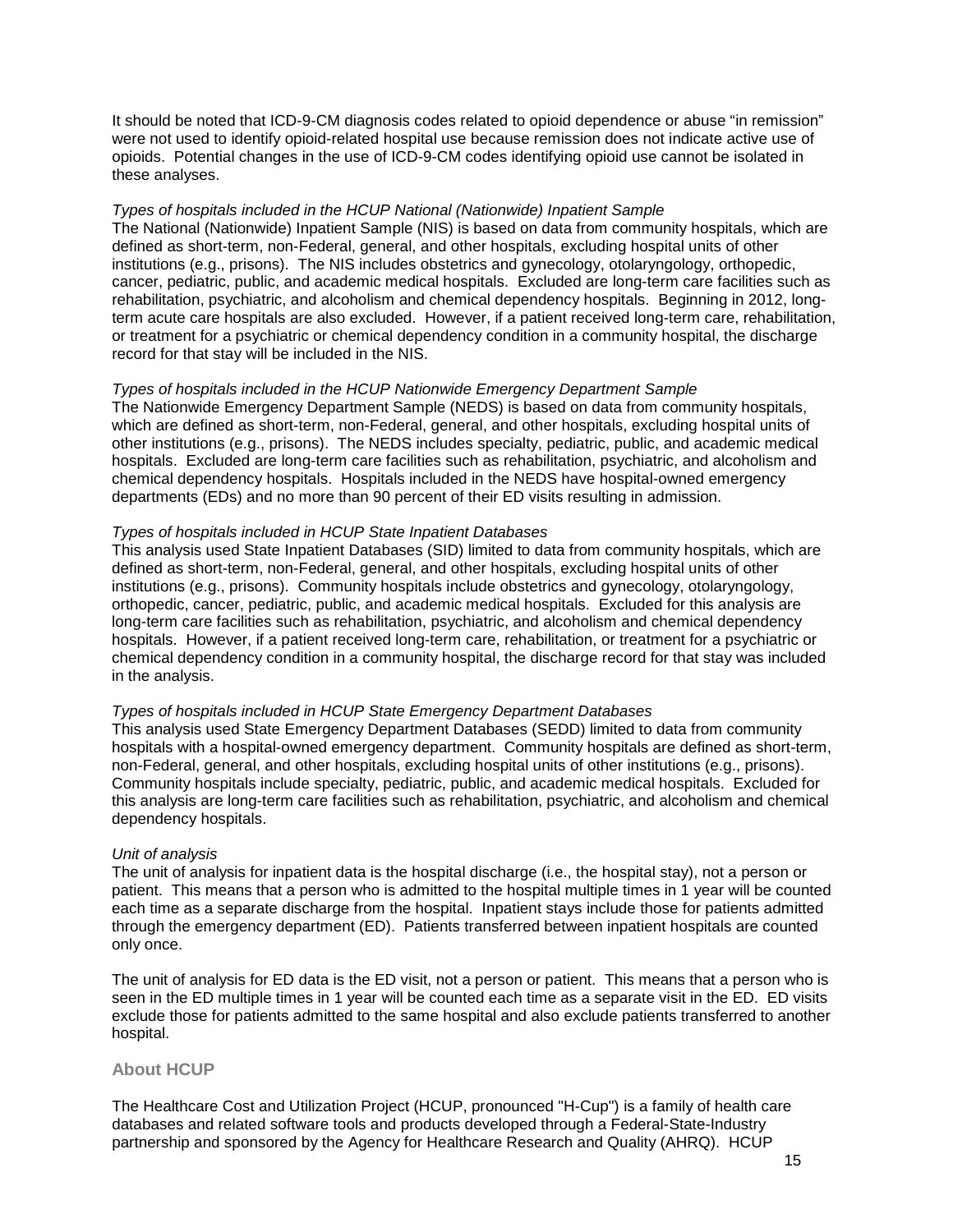databases bring together the data collection efforts of State data organizations, hospital associations, and private data organizations (HCUP Partners) and the Federal government to create a national information resource of encounter-level health care data. HCUP includes the largest collection of longitudinal hospital care data in the United States, with all-payer, encounter-level information beginning in 1988. These databases enable research on a broad range of health policy issues, including cost and quality of health services, medical practice patterns, access to health care programs, and outcomes of treatments at the national, State, and local market levels.

HCUP would not be possible without the contributions of the following data collection Partners from across the United States:

**Alaska** Department of Health and Social Services **Alaska** State Hospital and Nursing Home Association **Arizona** Department of Health Services **Arkansas** Department of Health **California** Office of Statewide Health Planning and Development **Colorado** Hospital Association **Connecticut** Hospital Association **District of Columbia** Hospital Association **Florida** Agency for Health Care Administration **Georgia** Hospital Association **Hawaii** Health Information Corporation **Illinois** Department of Public Health **Indiana** Hospital Association **Iowa** Hospital Association **Kansas** Hospital Association **Kentucky** Cabinet for Health and Family Services **Louisiana** Department of Health **Maine** Health Data Organization **Maryland** Health Services Cost Review Commission **Massachusetts** Center for Health Information and Analysis **Michigan** Health & Hospital Association **Minnesota** Hospital Association **Mississippi** State Department of Health **Missouri** Hospital Industry Data Institute **Montana** Hospital Association **Nebraska** Hospital Association **Nevada** Department of Health and Human Services **New Hampshire** Department of Health & Human Services **New Jersey** Department of Health **New Mexico** Department of Health **New York** State Department of Health **North Carolina** Department of Health and Human Services **North Dakota** (data provided by the Minnesota Hospital Association) **Ohio** Hospital Association **Oklahoma** State Department of Health **Oregon** Association of Hospitals and Health Systems **Oregon** Office of Health Analytics **Pennsylvania** Health Care Cost Containment Council **Rhode Island** Department of Health **South Carolina** Revenue and Fiscal Affairs Office **South Dakota** Association of Healthcare Organizations **Tennessee** Hospital Association **Texas** Department of State Health Services **Utah** Department of Health **Vermont** Association of Hospitals and Health Systems **Virginia** Health Information **Washington** State Department of Health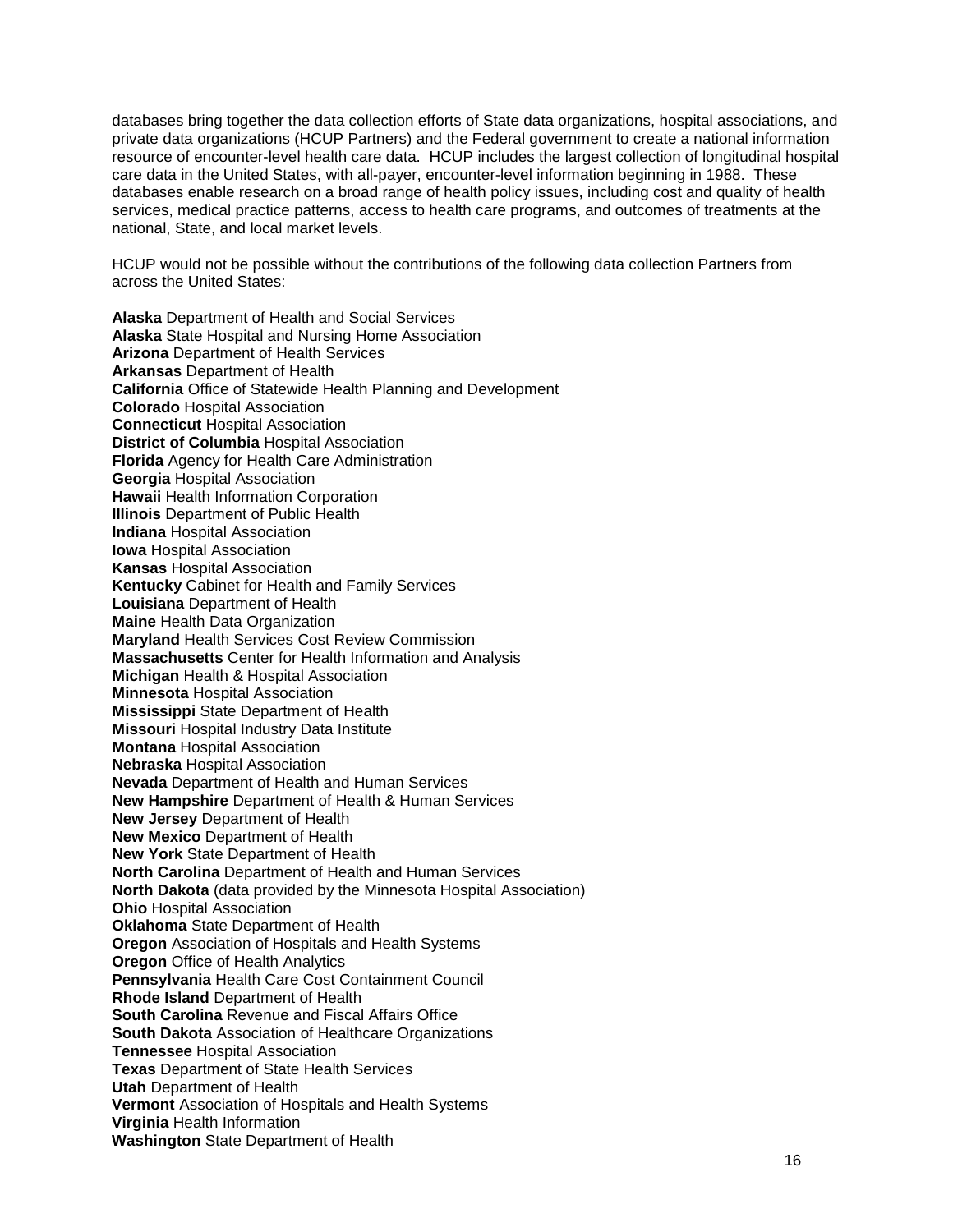#### **West Virginia** Health Care Authority **Wisconsin** Department of Health Services **Wyoming** Hospital Association

# **About Statistical Briefs**

HCUP Statistical Briefs are descriptive summary reports presenting statistics on hospital inpatient, ambulatory surgery, and emergency department use and costs, quality of care, access to care, medical conditions, procedures, patient populations, and other topics. The reports use HCUP administrative health care data.

# **About the NIS**

The HCUP National (Nationwide) Inpatient Sample (NIS) is a nationwide database of hospital inpatient stays. The NIS is nationally representative of all community hospitals (i.e., short-term, non-Federal, nonrehabilitation hospitals). The NIS includes all payers. It is drawn from a sampling frame that contains hospitals comprising more than 95 percent of all discharges in the United States. The vast size of the NIS allows the study of topics at the national and regional levels for specific subgroups of patients. In addition, NIS data are standardized across years to facilitate ease of use. Over time, the sampling frame for the NIS has changed; thus, the number of States contributing to the NIS varies from year to year. The NIS is intended for national estimates only; no State-level estimates can be produced.

The 2012 NIS was redesigned to optimize national estimates. The redesign incorporates two critical changes:

- Revisions to the sample design—starting with 2012, the NIS is now a *sample of discharge records from all HCUP-participating hospitals*, rather than a sample of hospitals from which all discharges were retained (as is the case for NIS years before 2012).
- Revisions to how hospitals are defined—the NIS now uses the *definition of hospitals and discharges supplied by the statewide data organizations* that contribute to HCUP, rather than the definitions used by the American Hospital Association (AHA) Annual Survey of Hospitals.

The new sampling strategy is expected to result in more precise estimates than those that resulted from the previous NIS design by reducing sampling error: for many estimates, confidence intervals under the new design are about half the length of confidence intervals under the previous design. The change in sample design for 2012 necessitates recomputation of prior years' NIS data to enable analyses of trends that use the same definitions of discharges and hospitals.

# **About the NEDS**

The HCUP Nationwide Emergency Department Database (NEDS) is a unique and powerful database that yields national estimates of emergency department (ED) visits. The NEDS was constructed using records from both the HCUP State Emergency Department Databases (SEDD) and the State Inpatient Databases (SID). The SEDD capture information on ED visits that do not result in an admission (i.e., patients who were treated in the ED and then released from the ED, or patients who were transferred to another hospital); the SID contain information on patients initially seen in the ED and then admitted to the same hospital. The NEDS was created to enable analyses of ED utilization patterns and support public health professionals, administrators, policymakers, and clinicians in their decisionmaking regarding this critical source of care. The NEDS is produced annually beginning in 2006. Over time, the sampling frame for the NEDS has changed; thus, the number of States contributing to the NEDS varies from year to year. The NEDS is intended for national estimates only; no State-level estimates can be produced.

# **About the SID**

The HCUP State Inpatient Databases (SID) are hospital inpatient databases from data organizations participating in HCUP. The SID contain the universe of the inpatient discharge abstracts in the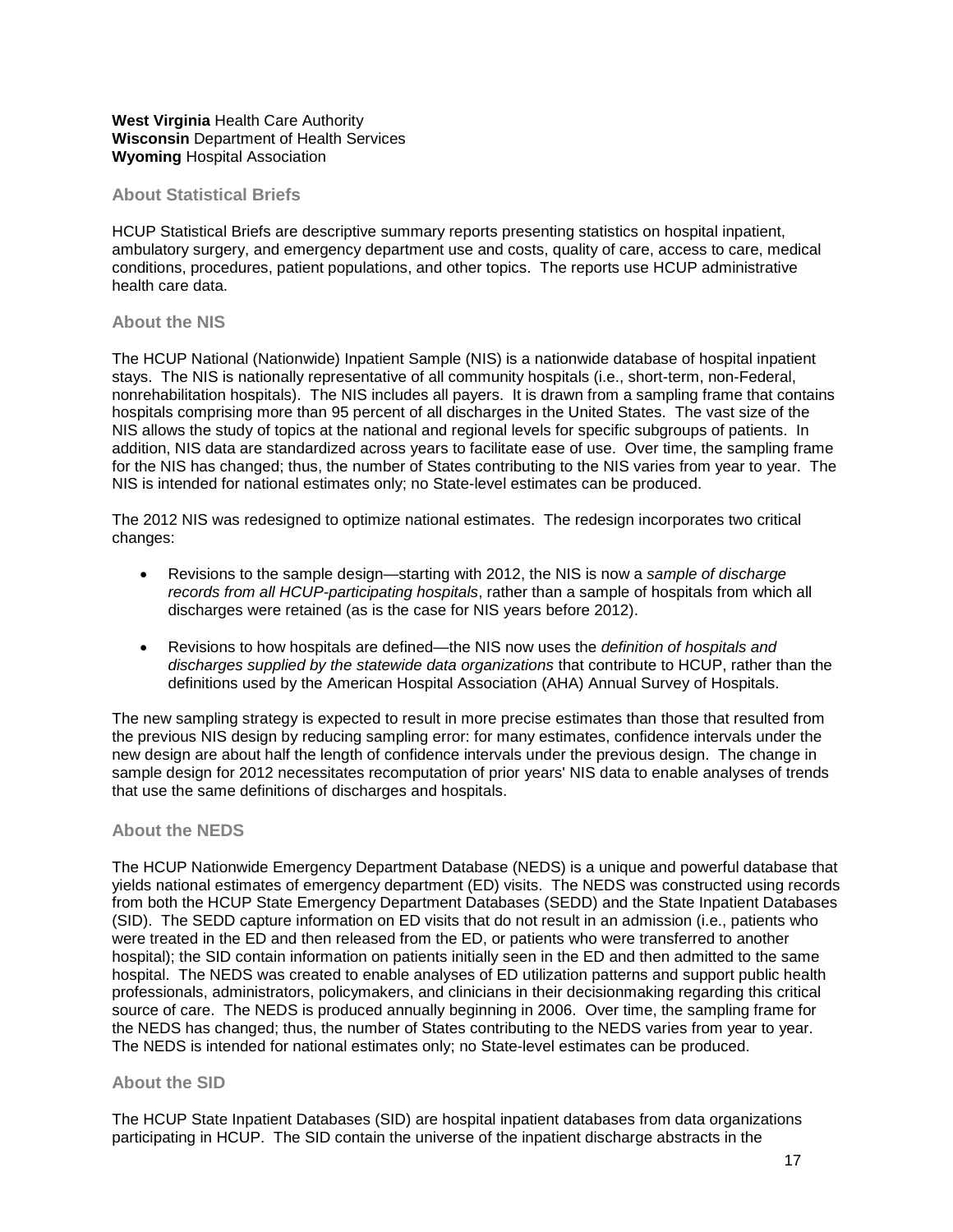participating HCUP States, translated into a uniform format to facilitate multistate comparisons and analyses. Together, the SID encompass more than 95 percent of all U.S. community hospital discharges. The SID can be used to investigate questions unique to one State, to compare data from two or more States, to conduct market-area variation analyses, and to identify State-specific trends in inpatient care utilization, access, charges, and outcomes.

# **About the SEDD**

The HCUP State Emergency Department Databases (SEDD) include information from hospital-owned emergency departments (EDs) from data organizations participating in HCUP, translated into a uniform format to facilitate multistate comparisons and analyses. The SEDD capture information on ED visits that do not result in an admission to the same hospital (i.e., patients who are treated in the ED and then discharged, transferred to another hospital, left against medical advice, or died). The SEDD contain a core set of clinical and nonclinical information on all patients, including individuals covered by Medicare, Medicaid, or private insurance, as well as those who are uninsured. The SEDD can be used to investigate questions unique to one State, to compare data from two or more States, to conduct market-area variation analyses, and to identify State-specific trends in injury surveillance, emerging infections, and other conditions treated in the ED.

# **About HCUP Fast Stats**

HCUP Fast Stats [\(www.hcup-us.ahrq.gov/faststats/landing.jsp\)](http://www.hcup-us.ahrq.gov/faststats/landing.jsp) is an interactive, online tool that provides easy access to the quarterly HCUP-based statistics for select State and national health information topics. HCUP Fast Stats uses side-by-side comparisons of visual statistical displays, trend figures, or simple tables to convey complex information at a glance. Topics currently available in HCUP Fast Stats include State Trends in Hospital Use by Payer; National Hospital Utilization and Costs; and Opioid-Related Hospital Use, National and State. HCUP Fast Stats presents statistics using data from HCUP's National (Nationwide) Inpatient Sample (NIS), the Nationwide Emergency Department Sample (NEDS), the State Inpatient Databases (SID), and the State Emergency Department Databases (SEDD).

# **For More Information**

For other information on mental health and substance abuse, including opioids, refer to the HCUP Statistical Briefs located at [www.hcup-us.ahrq.gov/reports/statbriefs/sb\\_mhsa.jsp.](http://www.hcup-us.ahrq.gov/reports/statbriefs/sb_mhsa.jsp)

For additional HCUP statistics, visit:

- HCUP Fast Stats at [www.hcup-us.ahrq.gov/faststats/landing.jsp](http://www.hcup-us.ahrq.gov/faststats/landing.jsp) for easy access to the latest HCUP-based statistics for health information topics
- HCUPnet, HCUP's interactive query system, at [www.hcupnet.ahrq.gov/](http://www.hcupnet.ahrq.gov/)

For more information about HCUP, visit [www.hcup-us.ahrq.gov/.](http://www.hcup-us.ahrq.gov/)

For a detailed description of HCUP and more information on the design of the National (Nationwide) Inpatient Sample, Nationwide Emergency Department Sample (NEDS), State Inpatient Databases (SID), or State Emergency Department Databases (SEDD), please refer to the following database documentation:

Agency for Healthcare Research and Quality. Overview of the National (Nationwide) Inpatient Sample (NIS). Healthcare Cost and Utilization Project (HCUP). Rockville, MD: Agency for Healthcare Research and Quality. Updated December 2016. [www.hcup-us.ahrq.gov/nisoverview.jsp.](http://www.hcup-us.ahrq.gov/nisoverview.jsp) Accessed January 31, 2017.

Agency for Healthcare Research and Quality. Overview of the Nationwide Emergency Department Sample (NEDS). Healthcare Cost and Utilization Project (HCUP). Rockville, MD: Agency for Healthcare Research and Quality. Updated December 2016. [www.hcup-us.ahrq.gov/nedsoverview.jsp.](http://www.hcup-us.ahrq.gov/nedsoverview.jsp) Accessed January 31, 2017.